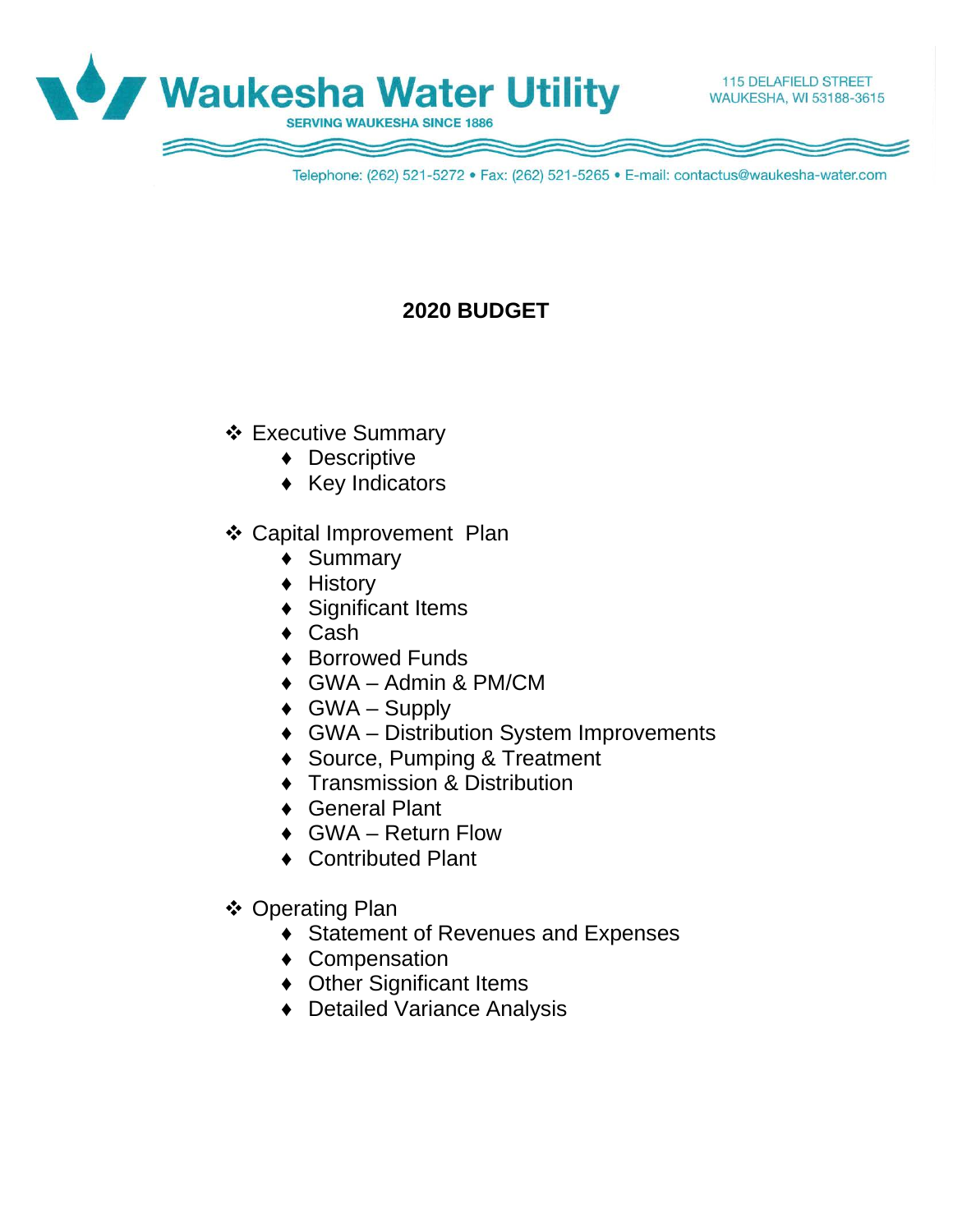

#### 2020

Capital expenditures are budgeted at \$50.0 million in 2020, a \$38.0 million increase over the projected 2019 capital expenditures of \$12.0 million. The capital budget consists of \$42.4 million related to the future water supply project, with the remaining \$7.6 million representing the routine capital projects for the year. Please note that this amount does not include any capital items related to the return flow portion of the project as that will be covered under the City's Wastewater Fund. The return flow estimates are noted in the document for information purposes only.

To fund the 2020 capital plan, the Utility plans to issue \$54.4 million of Safe Drinking Water Loans to cover all future water supply expenditures (\$42.5 million) and refinance interim financings associated with the project (\$11.9 million). The Utility will also utilize the 2018 Bond Anticipation Note ("draw bond") to finance \$7.6 million of routine capital costs.

A summary of significant capital expenditures is attached.

"Net Income" is budgeted at \$1.1 million, down from the \$1.2 million projected for 2019. The Utility expects the operating revenues to increase due to an increase of 20% in rates that are expected to be effective on March 1, 2020. Offsetting this increase is an expected decrease in billed gallons (2%) due to conservation efforts. The Managers' expenses are budgeted to increase in 2020 to \$5.3 million. This represents a 4% increase from 2019 projected.

The primary reasons for the increase in operating expenses include consulting work associated with a risk and resiliency assessment, an increase in pumping power expenses and increases in wages and benefits. Wages and benefits increases relate to a 2.25% wage adjustment for employees receiving a solid performance evaluation, an increase of 8% in dental premiums and a 15.6% increase in health insurance premiums. Also, please note that there was an increase in the employees' share of costs as additional co-pays were established and an employee's share of the plan deductible increased.

A detailed understanding of the expenses can be gained by examining the Significant Expenses and Variance Analysis (both attached).

The Utility's cash position will improve in 2020. The Capital, Operating and borrowing plans combine to produce a cash balance at year end of \$38.2 million, up from the \$35.9 million projected for 2019. Cash reserves are being managed tightly to deal with the construction schedule variability associated with the future water supply project.

The Utility's Return on Rate Base is budgeted at 4.81%. This is less than the 5.1% allowed by the Public Service Commission in the 2017 rate case, but very close the current market rate of 4.9% as noted by PSC staff. The Debt Service Revenue Ratio is budgeted at 2.77, exceeding the required 1.1 ratio. The cash balance meets the working capital requirements in the debt covenants.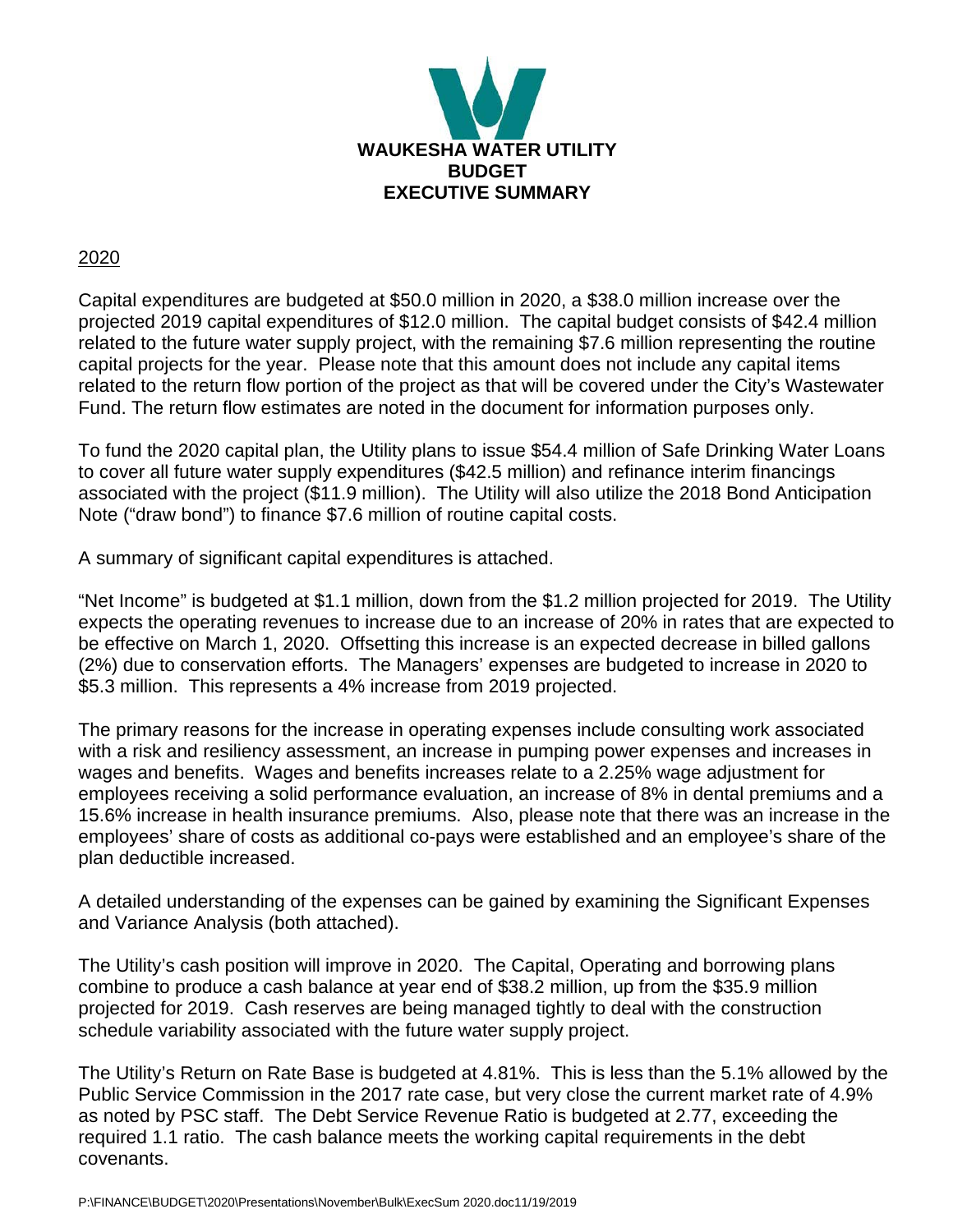#### WWU

#### KEY INDICATORS

#### 2020

|                                   | Actual       | Actual       | Actual       | Projected    | <b>Budgeted</b>  |
|-----------------------------------|--------------|--------------|--------------|--------------|------------------|
|                                   | 2016         | 2017         | 2018         | 2019         | 2020             |
| <b>Capital Budget</b>             | \$14,909,540 | \$17,646,185 | \$13,237,825 | \$12,424,960 | \$50,533,023     |
| <b>Feet Replaced</b>              | 29,984       | 7,176        | 10,390       | 13,373       | 12,650           |
| Rate Increase                     | 0%           | 0%           | 9%           | 0%           | 20%              |
| Managers' Margin                  | 6,821,590    | 4,806,794    | 6,757,262    | 6,677,217    | 7,690,411        |
| Average Annual Bill - Residential | \$<br>319.24 | \$<br>321.34 | \$<br>344.40 | \$<br>344.40 | \$<br>413.28     |
| Net Operating Income - PSC        | 2,755,757    | 2,451,890    | 3,312,831    | 3,481,255    | 3,365,724        |
| Average Net Rate Base             | \$55,919,408 | \$61,168,131 | \$63,461,035 | \$66,244,336 | \$<br>70,036,537 |
| Return on Rate Base               | 4.93%        | 4.01%        | 5.22%        | 5.26%        | 4.81%            |
|                                   |              |              |              |              |                  |
| Debt Coverage - 1.1 Required      | 12.83        | 9.42         | 3.09         | 3.69         | 2.77             |
|                                   |              |              |              |              |                  |
| <b>YE Cash Balance</b>            | \$30,595,268 | \$27,854,164 | \$29,854,983 | \$35,867,641 | \$<br>38,215,728 |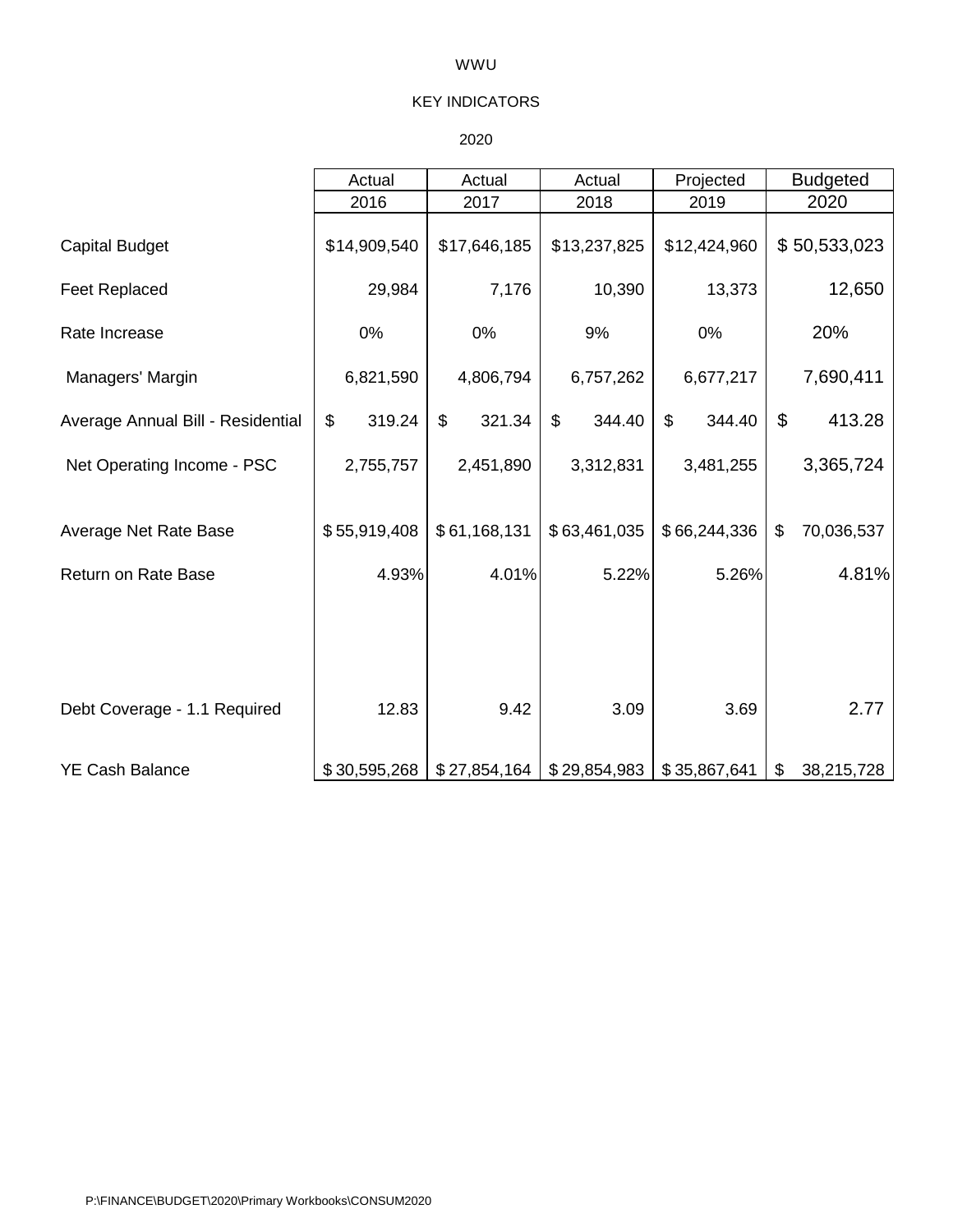

2020

**Summary History** Significant Items Cash Borrowing GWA Admin & Project Management GWA Supply GWA Distribution System Improvements GWA Return Flow Source Pumpting & Treatment Transmission & Distribution General Plant Contributed Plant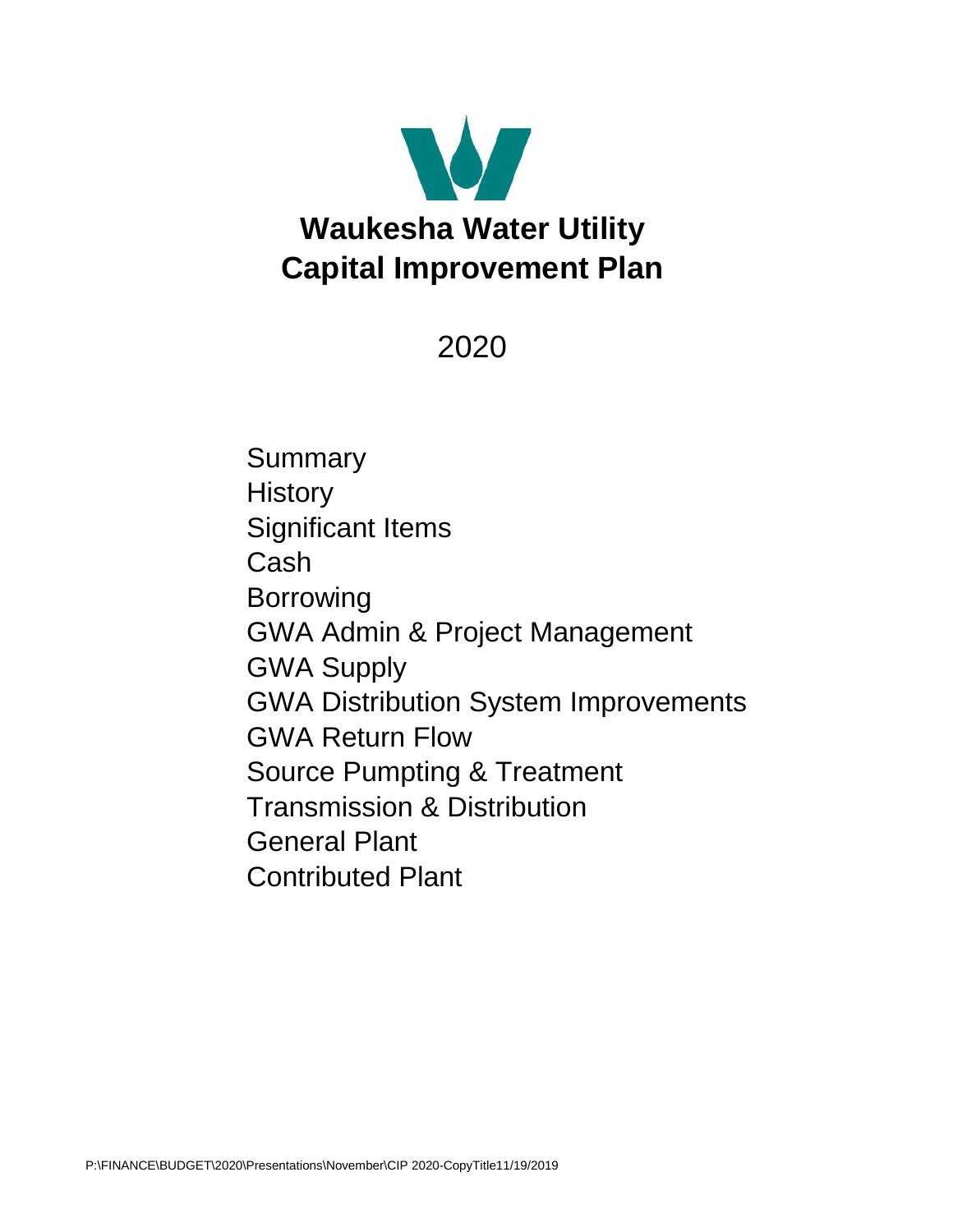# WAUKESHA WATER UTILITY Capital Improvement Plan Summary 2020

|        |    | <b>WWU Admin &amp;</b> |    |                     |      | <b>Distribution</b><br><b>System</b> |    | Source,                           |                                |             |                      |     |                      | % Δ         |      |                             |   | <b>Developer</b>                |     | <b>Total Capital</b> |
|--------|----|------------------------|----|---------------------|------|--------------------------------------|----|-----------------------------------|--------------------------------|-------------|----------------------|-----|----------------------|-------------|------|-----------------------------|---|---------------------------------|-----|----------------------|
| Year   |    | <b>PM/CM</b>           |    | <b>Supply (FWS)</b> |      | <b>Improvements</b><br>(FWS)         |    | <b>Pumping &amp;</b><br>Treatment | Transmission<br>& Distribution |             | <b>General Plant</b> |     | <b>Total Utility</b> | from<br>19B |      | <b>Return Flow</b><br>(FWS) |   | <b>Contributed</b><br>(Table 5) |     | Improvement<br>Plan  |
|        |    |                        |    |                     |      |                                      |    |                                   |                                |             |                      |     |                      |             |      |                             |   |                                 |     |                      |
| 2019 B | \$ | 5,415,249              | \$ | 223,000             | -\$  | 3,244,865                            | \$ | 204,407                           | \$<br>3,982,165                | -SS         | 342,777              | \$  | 13,412,461           |             | - 35 | 5,720,634                   |   | 2,029,706                       | S   | 21,162,802           |
| 2019 P |    | 4,947,848              | -S | 21,925              |      | 2,418,018                            | S  | 580,518                           | 3,800,149                      | \$.         | 261,726              | S.  | 12,030,184           | $-10%$      | ъ.   | 5,364,137                   | S | 343,287                         | \$. | 17,737,607           |
| 2020   | ß. | 5,168,539              | S  | 37,278,000 \$       |      | $\sim$ $-$                           | \$ | 227,842                           | \$<br>5,645,275                | $$^{\circ}$ | ,720,089             | \$. | 50,039,745           | 80%         | - \$ | 50,986,589 \$               |   | 493,278                         | \$  | 101,519,612          |
| 2021   |    | 7,554,150              |    | 40,442,000          |      | ٠                                    |    | 743,161                           | 3,897,940                      |             | 224,000              |     | 52,861,251           | -18%        |      | 49,912,647                  |   | 418,282                         |     | 103,192,180          |
| 2022   |    | 2,301,966              |    | 7,308,000           |      | ٠                                    |    | 222,500                           | 4,282,037                      |             | 168,000              |     | 14,282,502           | $-36%$      |      | 13,919,678                  |   | 432,629                         |     | 28,634,810           |
| 2023   |    | 959,000                |    | 3,336,302           |      | ۰.                                   |    | 152,500                           | 4,872,877                      |             | 217,000              |     | 9,537,679            | 36%         |      | 871,029                     |   | 447,469                         |     | 10,856,176           |
| 2024   |    |                        |    |                     |      | $\overline{\phantom{0}}$             |    | 92,500                            | 10,894,854                     |             | 319,700              |     | 11,307,054           | 74%         |      | 220,000                     |   | 462,817                         |     | 11,989,870           |
| Total  |    | 15,983,654             |    | 88,364,302          | - 35 |                                      | Ъ  | 1,438,503                         | 29,592,982                     |             | \$2,648,789          | æ.  | 138,028,230          |             |      | \$115,909,943               |   | 2,254,475                       |     | 256,192,648          |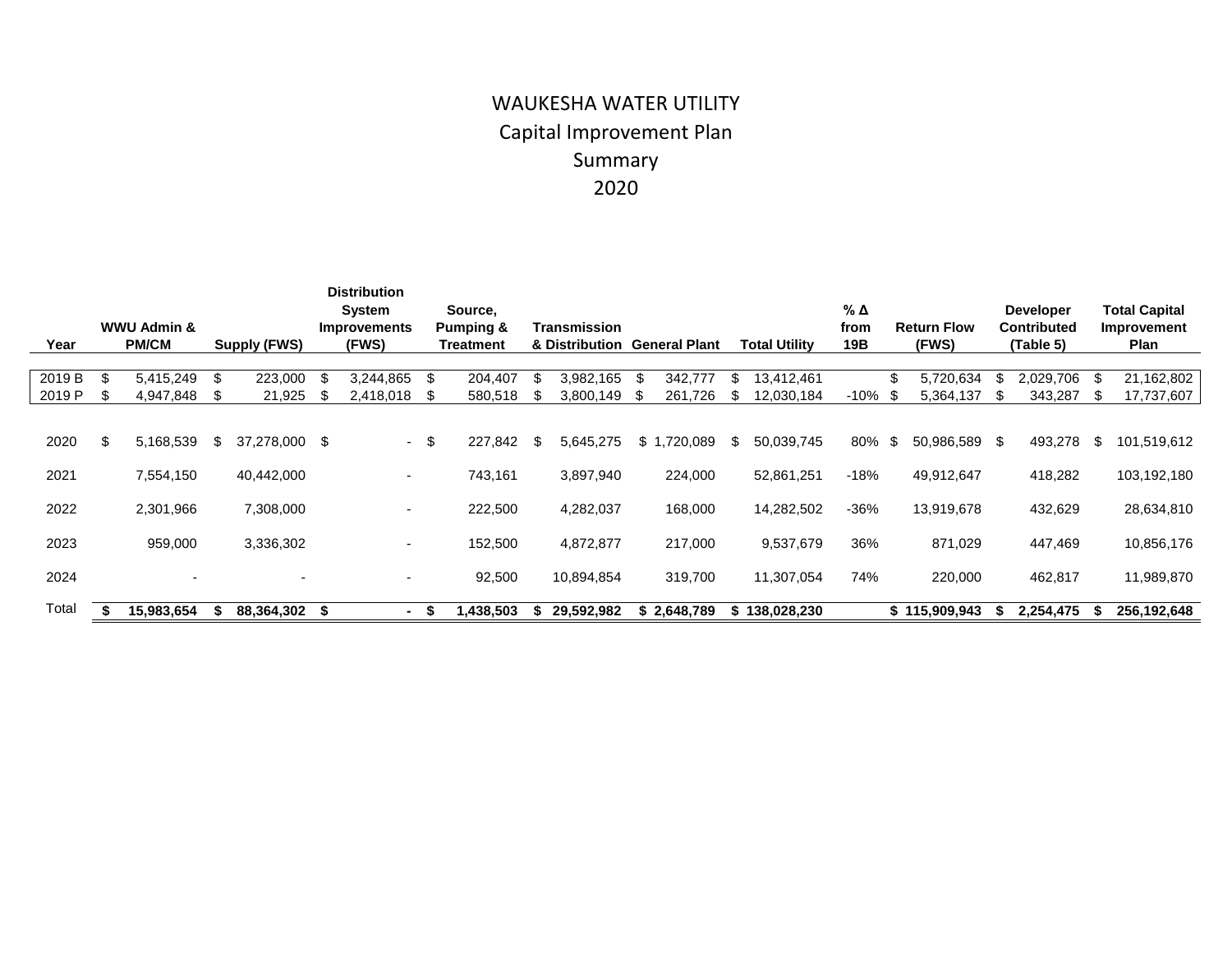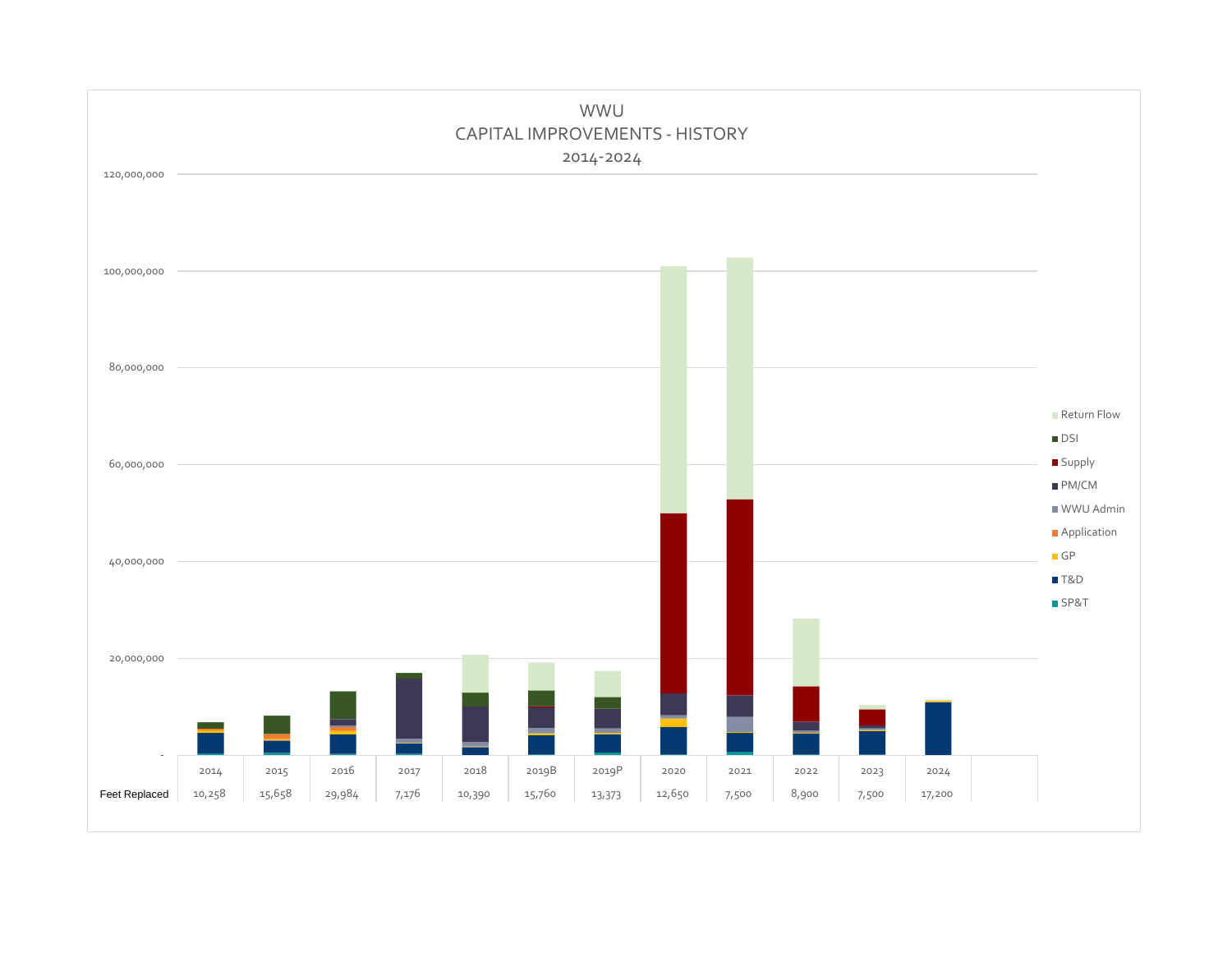# WAUKESHA WATER UTILITY CIP SIGNIFICANT ITEMS > \$100,000 2020

# FUTURE WATER SUPPLY

| \$<br>238,771 |                                     |            |                           |
|---------------|-------------------------------------|------------|---------------------------|
| 135,500       |                                     |            |                           |
| 115,267       |                                     |            |                           |
| 1,630,000     |                                     |            |                           |
| 2,989,000     |                                     |            |                           |
| 223,000       |                                     |            |                           |
|               |                                     |            |                           |
|               |                                     |            |                           |
|               |                                     |            |                           |
|               |                                     |            |                           |
|               |                                     |            |                           |
| \$<br>190,695 |                                     |            |                           |
| 4,763,476     |                                     |            |                           |
| 163,553       |                                     |            |                           |
| 371,574       |                                     |            |                           |
| 246,801       |                                     |            |                           |
| 500,000       |                                     |            |                           |
|               |                                     |            |                           |
|               |                                     | 49,439,568 | 99%                       |
|               | \$                                  | 50,039,745 |                           |
|               | \$                                  | 50,986,589 |                           |
|               | \$                                  | 493,278    |                           |
|               | 21,216,000<br>15,839,000<br>816,931 | $\$\$      | \$42,386,539<br>7,053,029 |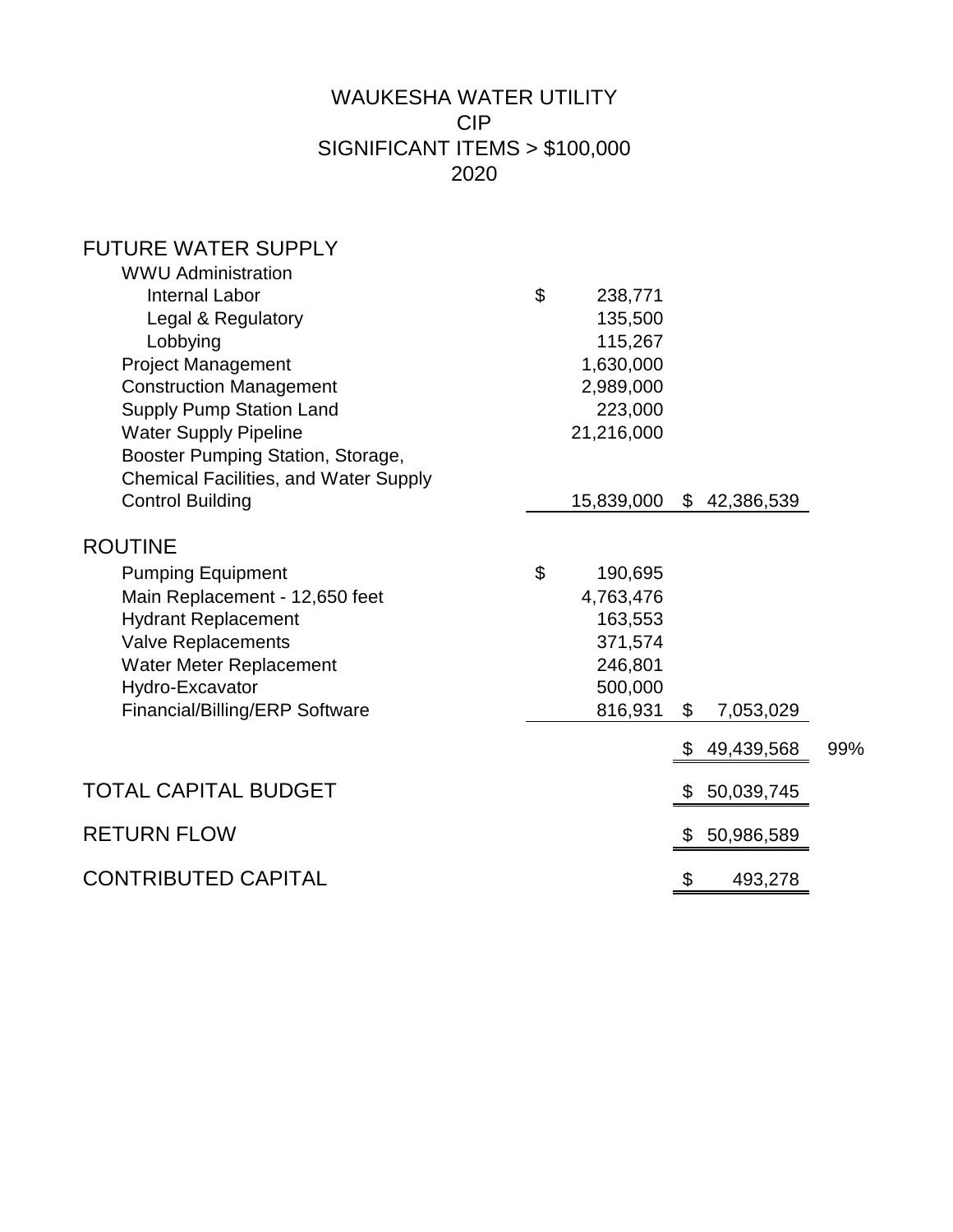#### **WAUKESHA WATER UTILITY STATEMENT OF PROJECTED SOURCES AND USES OF CASH SEPTEMBER 2019 - DECEMBER 2019**

| Cash Balance - August 31,2019 |  |  |
|-------------------------------|--|--|
|                               |  |  |

**Cash Balance - August 31,2019** \$31,646,786

#### **SOURCES 9/1 - 12/31:**

| Operations:                                      |              |              |              |
|--------------------------------------------------|--------------|--------------|--------------|
| Customers - water sales                          | \$3,933,086  |              |              |
| Waste Water Utility - joint metering billing     | 246,284      |              |              |
| Rent of utility property - cellular leases       | 104,674      |              |              |
| Receipts on sewer bills                          | 5,390,995    |              |              |
| Receipts on return flow bills                    | 1,045,134    |              |              |
| Other - miscellaneous                            | 65,624       |              |              |
| <b>Total Cash From Operating Activities</b>      | \$10,785,797 |              |              |
| <b>Capital and Related Financing Activities:</b> |              |              |              |
| Grants                                           | \$0          |              |              |
| Contributions                                    | 13,590       |              |              |
| Issuance of long-term debt - 2018 BAN Draws      | 6,705,906    |              |              |
| Issuance of long-term debt - WI SDWLP            | 2,428,020    |              |              |
| Return Flow Cap Costs paid by City               | 1,780,772    |              |              |
| Interest income                                  | 240,400      |              |              |
| Total Cash From Capital/ Investing Activities    | \$11,168,688 |              |              |
| <b>Total Cash Receipts</b>                       |              | \$21,954,485 |              |
| USES $9/1 - 12/31$ :                             |              |              |              |
| Salaries, wages, payroll taxes and benefits      | \$1,044,788  |              |              |
| Subcontracted and outside services               | 174,580      |              |              |
| Disbursement to city for sewer transfer          | 5,390,469    |              |              |
| Disbursement to city for return flow transfer    | 885,204      |              |              |
| Pumping power                                    | 225,704      |              |              |
| Purchase of materials and supplies               | 1,417,823    |              |              |
| Tax equivalent - PILOT                           | 0            |              |              |
| Acquisition of capital assets                    | 4,669,358    |              |              |
| Acquisition of capital assets - Return Flow      | 1,835,925    |              |              |
| Debt service - principal                         | 995,000      |              |              |
| Debt service - principal refinanced              | 0            |              |              |
| Debt service - interest                          | 1,094,780    |              |              |
| <b>Total Cash Used</b>                           |              | \$17,733,630 |              |
| <b>Net Change in Cash</b>                        |              |              | \$4,220,855  |
| Cash Balance - December 31, 2019                 |              |              | \$35,867,641 |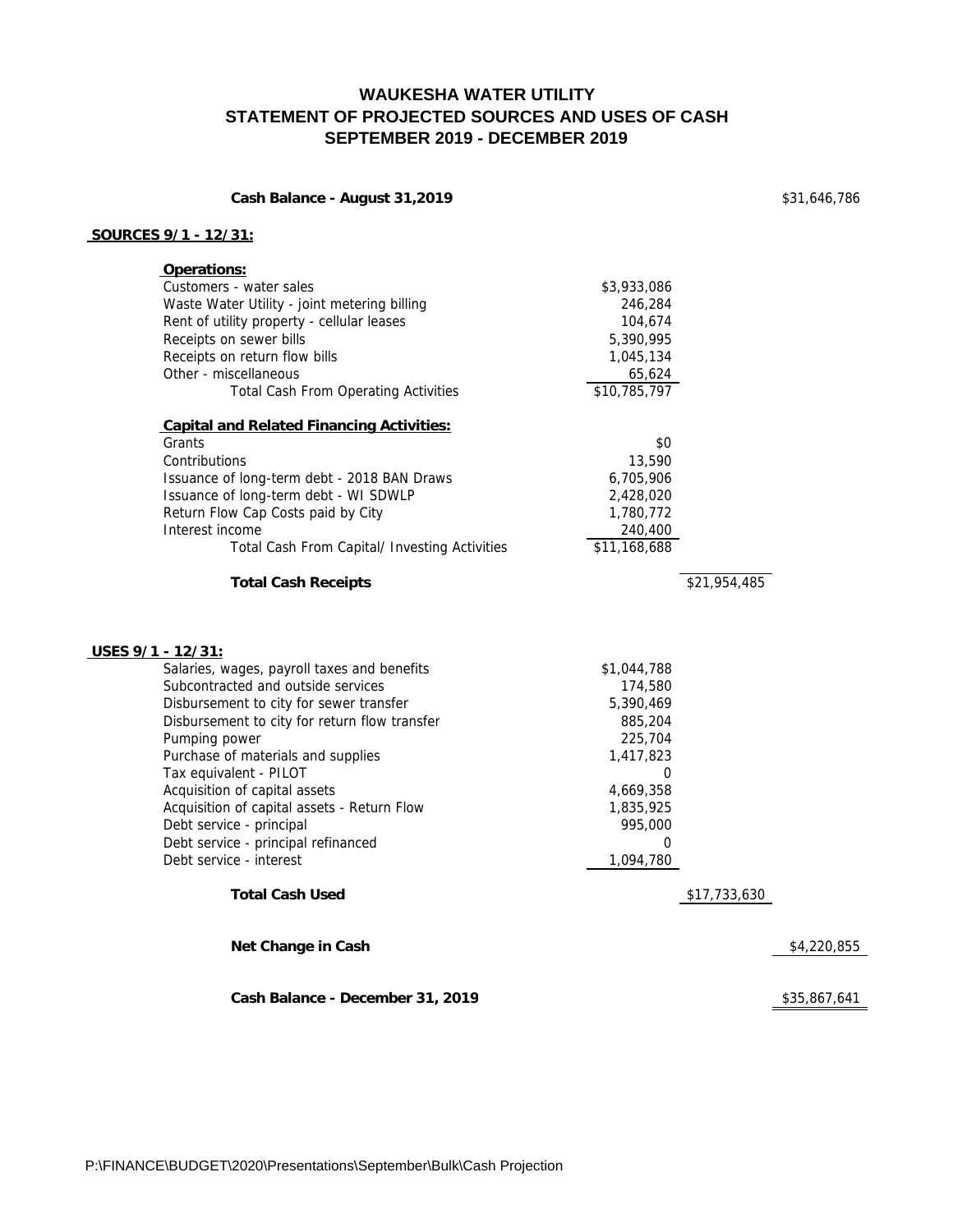## WAUKESHA WATER UTILITY CIP BORROWED FUNDS - BUDGET 2020

|                |               | Less Funds |                    | <b>Plus Debt</b> | <b>Borrowed Funds</b> | Less: SDWLP |             |
|----------------|---------------|------------|--------------------|------------------|-----------------------|-------------|-------------|
| <b>Capital</b> | <b>Budget</b> | Remaining  | <b>Less Grants</b> | Refinancing      | <b>Needed</b>         | & WIFIA     | Debt Needed |
| <b>FWS</b>     | 42,446,539    | -          |                    | 11,930,000       | 54,376,539            | 54,376,539  |             |
| Routine        | 7,593,206     | .593.206   | -                  |                  |                       |             |             |
|                | 50,039,745    | 7,593,206  |                    | 11,930,000       | 54,376,539            | 54,376,539  |             |

# Notes:<br>(1)

(1) Approximately \$7.6 million will be financed with proceeds from the 2018 BAN ("Draw Bond").

(2) The following estimates the general oblifation (GO) debt outstanding issued with the approval of the City

| GO Debt Authorized by City for WWU                    | \$<br>50,000,000 |
|-------------------------------------------------------|------------------|
| Estimated GO Debt Outstanding at 12/31/2019           | 45,715,000       |
| GO Debt "Available" at 12/31/2019                     | 4,285,000        |
| Estimated GO Debt Repaid in 2020                      | 1,280,000        |
| Estimated GO Debt Refinanced w/ SDWLP & WIFIA in 2020 | 4,025,000        |
| GO Debt Available in 2020                             | 9,590,000        |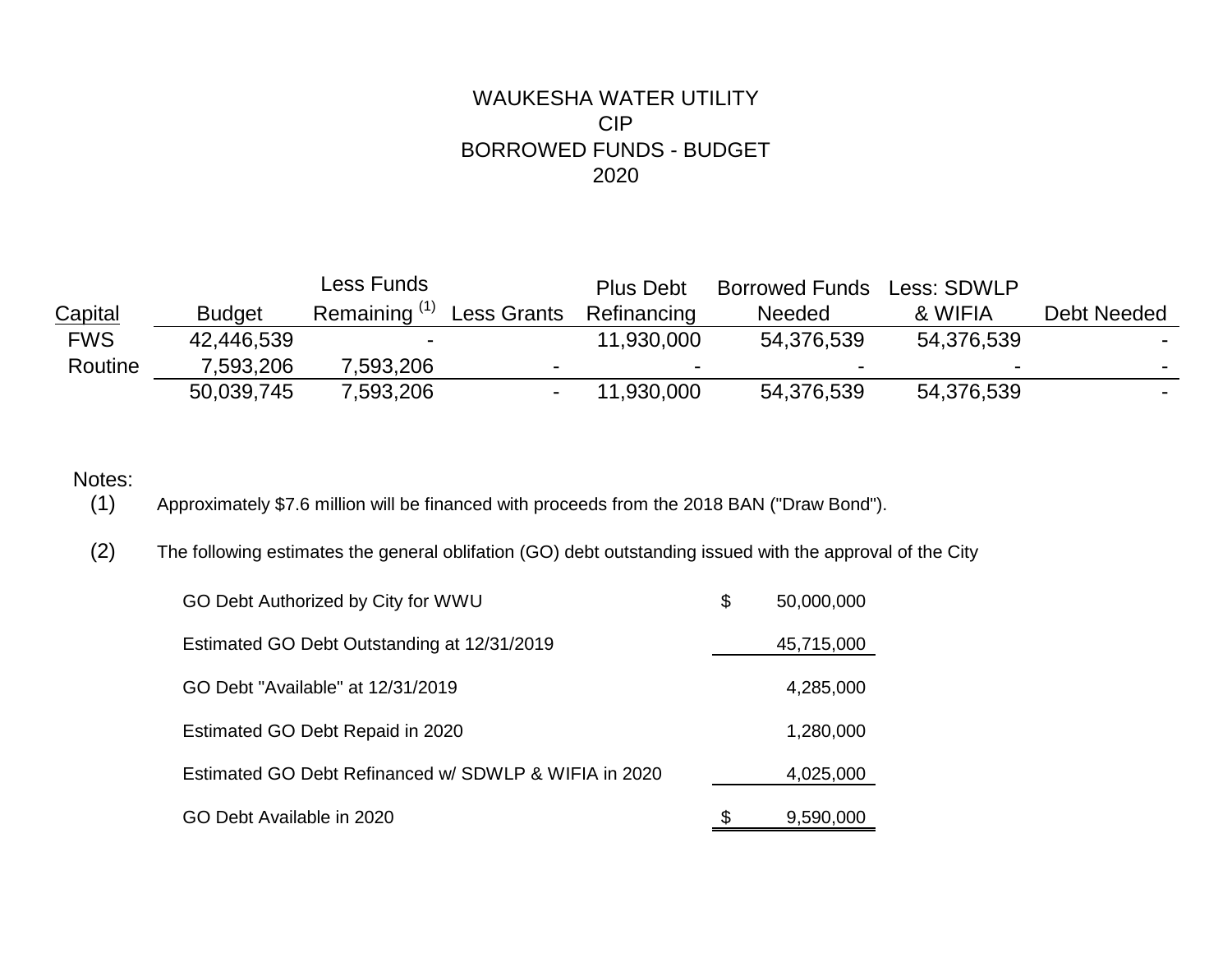|          |                                          |                                         |                   | <b>WWU</b>                     |                               |                               |                               |                               |                             |
|----------|------------------------------------------|-----------------------------------------|-------------------|--------------------------------|-------------------------------|-------------------------------|-------------------------------|-------------------------------|-----------------------------|
|          |                                          |                                         |                   | <b>GWA - Admin &amp; PM/CM</b> |                               |                               |                               |                               |                             |
|          |                                          |                                         |                   |                                |                               |                               |                               |                               |                             |
|          |                                          |                                         |                   |                                |                               |                               |                               |                               |                             |
|          |                                          |                                         | 2019              | 2020                           | 2022                          | 2023                          | 2023                          | 2024                          |                             |
| Account# | Job#                                     | <b>Description</b>                      | Projected         | <b>Budget per</b><br><b>WS</b> | <b>Budget</b><br><b>Macro</b> | <b>Budget</b><br><b>Macro</b> | <b>Budget</b><br><b>Macro</b> | <b>Budget</b><br><b>Macro</b> | 2020 - 2024<br><b>Total</b> |
|          |                                          |                                         |                   |                                |                               |                               |                               |                               |                             |
| 1830     |                                          | <b>GWA</b>                              |                   |                                |                               |                               |                               |                               |                             |
|          |                                          | <b>Utility Costs</b>                    |                   |                                |                               |                               |                               |                               |                             |
|          | GLC-W0001/GLEW0006                       | Internal Labor & Incidentals            | \$<br>192,416     | -\$<br>238,771                 | \$<br>303,850                 | 312,966<br>-\$                | $\vert$ \$<br>195,000         | $\vert$ \$                    | 1,050,587<br>\$             |
|          | GLC-W0002/GLEW0002<br>GLC-W0003/GLEW0003 | <b>Financial Planning</b>               | 25,000<br>239,717 | 60,000                         | 2,570,000                     | 25,000<br>30,000              | 25,000<br>30,000              |                               | 2,680,000<br>250,500        |
|          | GLEW0001                                 | Legal & Regulatory                      |                   | 135,500                        | 55,000                        |                               |                               |                               |                             |
|          |                                          | Lobbying                                | 89,631.91         | 115,267                        | 51,300                        | 24,000                        | 24,000                        |                               | 214,567                     |
|          |                                          | <b>GWA WWU Admin</b>                    | 546,765           | 549,539                        | 2,980,150                     | 391,966                       | 274,000                       |                               | 4,195,654                   |
|          |                                          |                                         |                   |                                |                               |                               |                               |                               |                             |
|          | GLCW0005/GLEW0005                        | Project Management - Supply             | 3,426,612         | 1,480,000                      | 1,480,000                     | 370,000                       | 370,000                       |                               | 3,700,000                   |
|          | <b>GLEW0007</b>                          | Pipe Loop Testing/ Water Quality        | 262,774           |                                |                               |                               |                               |                               |                             |
|          | GLCSD002                                 | Water Quality Studies - GWA Supply      | 121,047           | 150,000                        | 105,000                       | 70,000                        | 70,000                        |                               | 395,000                     |
|          |                                          |                                         |                   |                                |                               |                               |                               |                               |                             |
|          |                                          | <b>GWA Project Management</b>           | 3,810,433         | 1,630,000                      | 1,585,000                     | 440,000                       | 440,000                       |                               | 4,095,000                   |
|          |                                          |                                         |                   |                                |                               |                               |                               |                               |                             |
|          | GLEW0009                                 | <b>Construction Management - Supply</b> | 590,650           | 2,989,000                      | 2,989,000                     | 1,470,000                     | 245,000                       |                               | 7,693,000                   |
|          |                                          |                                         |                   |                                |                               |                               |                               |                               |                             |
|          |                                          | <b>GWA Construction Management</b>      | 590,650           | 2,989,000                      | 2,989,000                     | 1,470,000                     | 245,000                       |                               | 7,693,000                   |
|          |                                          |                                         |                   |                                |                               |                               |                               |                               |                             |
|          |                                          | <b>TOTAL WWU ADMIN &amp; PM/CM</b>      | \$4,947,848       | 5,168,539<br>S.                | 7,554,150<br>\$               | \$2,301,966                   | 959,000<br>-\$                | l \$                          | \$15,983,654                |
|          |                                          |                                         |                   |                                |                               |                               |                               |                               |                             |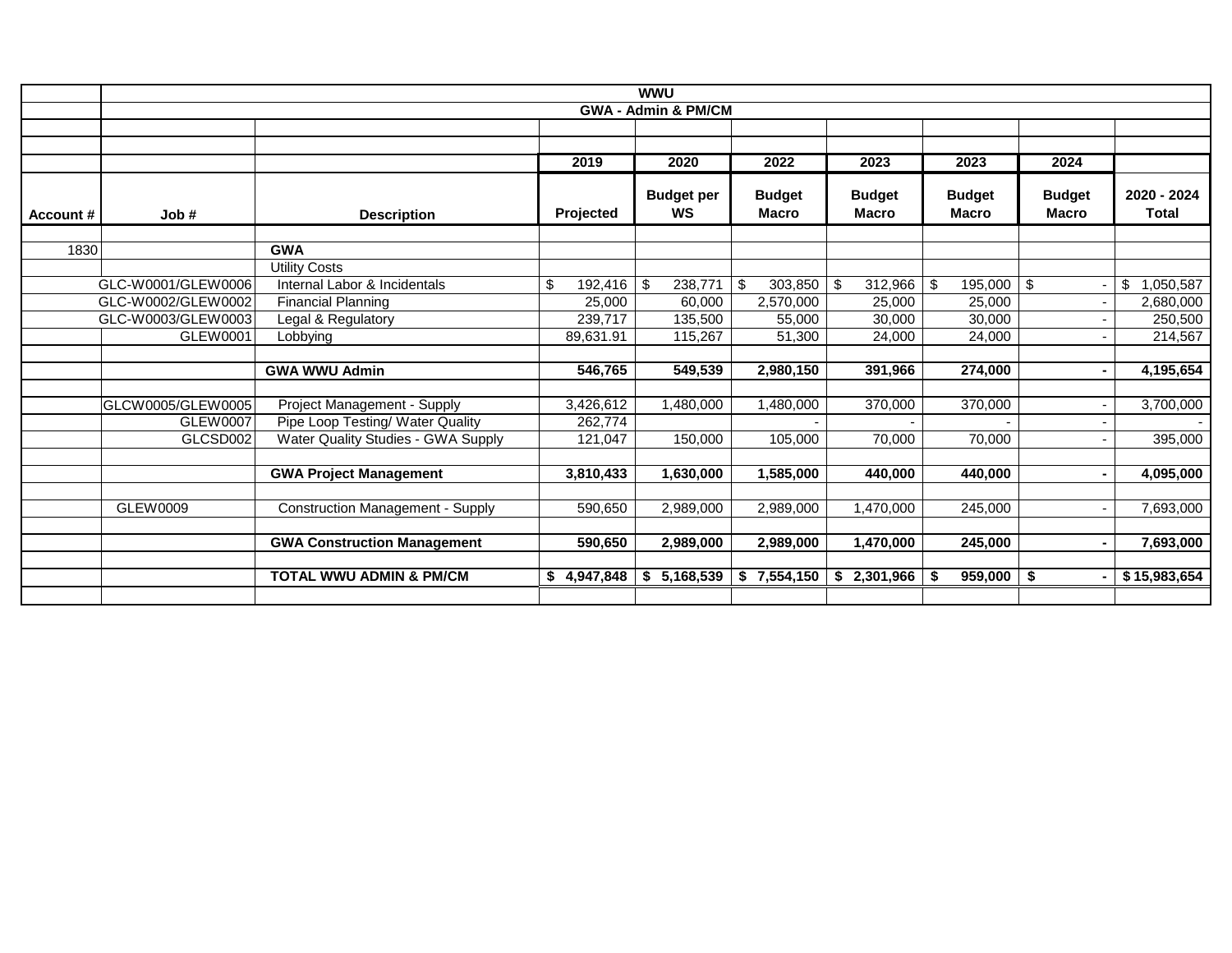| wwu                 |  |  |  |  |  |  |  |
|---------------------|--|--|--|--|--|--|--|
| <b>GWA - Supply</b> |  |  |  |  |  |  |  |

|           |              |                                                                                                                | 2019      | 2020                        | 2021            | 2022                                                | 2023      | 2024 |                      |
|-----------|--------------|----------------------------------------------------------------------------------------------------------------|-----------|-----------------------------|-----------------|-----------------------------------------------------|-----------|------|----------------------|
| Account # | Job #        | <b>Description</b>                                                                                             | Projected | <b>Budget per</b><br>WS     |                 | Budget Macro Budget Macro Budget Macro Budget Macro |           |      | 2020 - 2024<br>Total |
|           |              | <b>SUPPLY</b>                                                                                                  |           |                             |                 |                                                     |           |      |                      |
|           |              | Supply Pump Station Land                                                                                       |           | 223,000                     |                 |                                                     |           |      | 223,000              |
| 320       |              | Water Supply Pipeline to 84th - Contract Package #2                                                            |           | 21.216.000                  | 22,984,000      |                                                     |           |      | 44,200,000           |
|           |              | Booster Pumping Station, Storage, Chemical Facilities,<br>and Water Supply Control Building - Contract Package |           |                             |                 |                                                     |           |      |                      |
|           | 321 GLCS0003 | #3                                                                                                             | 21.925    | 15.839.000                  | 17.458.000      | 7.308.000                                           | 3.336.302 |      | 43,941,302           |
|           |              |                                                                                                                |           |                             |                 |                                                     |           |      |                      |
|           |              |                                                                                                                |           |                             |                 |                                                     |           |      | 88,364,302           |
|           |              | <b>TOTAL SUPPLY</b>                                                                                            | 21,925    | $\frac{1}{2}$ \$ 37,278,000 | 40,442,000<br>S | 7,308,000                                           | 3,336,302 |      |                      |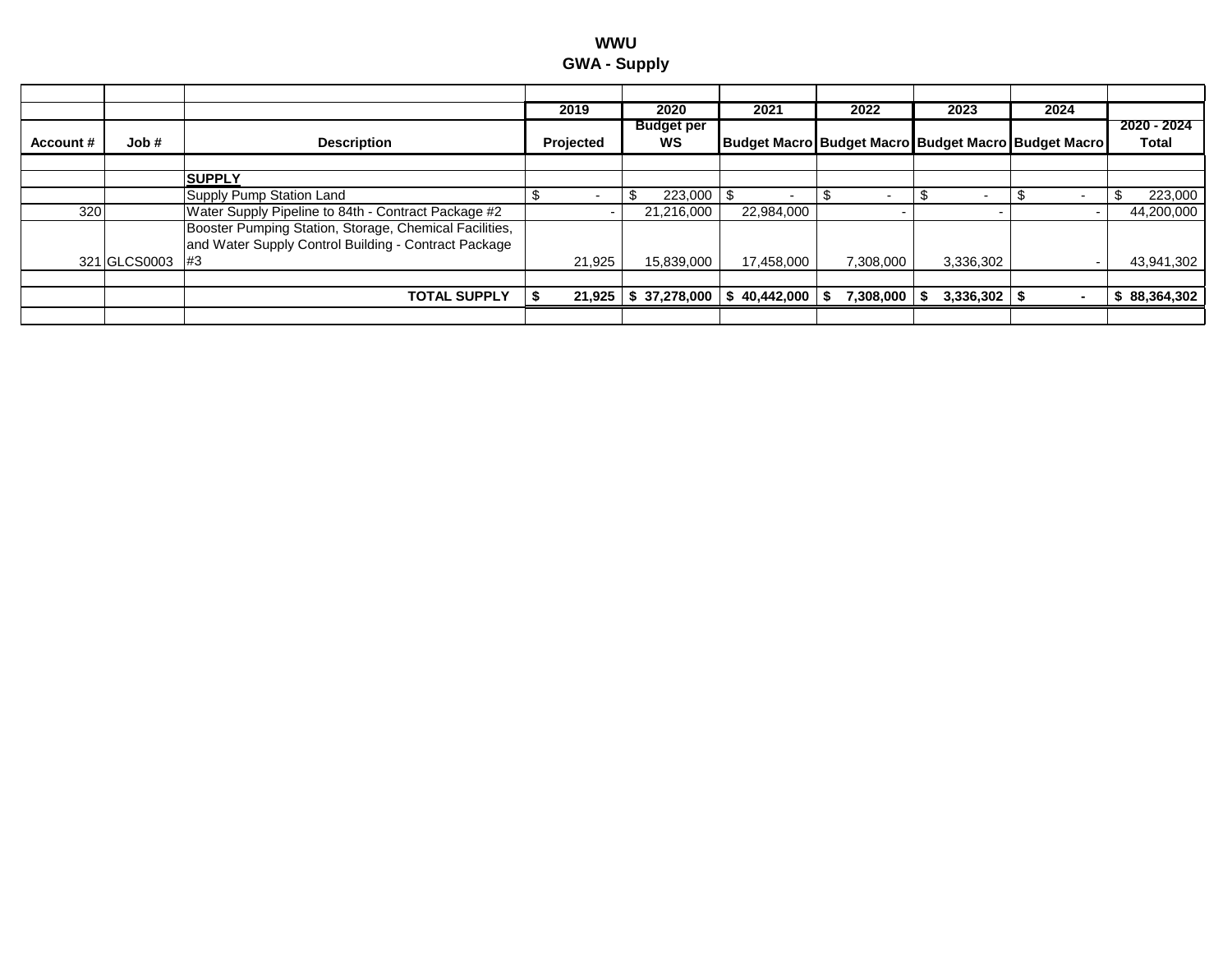#### **WWU GWA - Distibution System Improvements**

|                  |                                                                          | 2019                     | 2020                     | 2021                           | 2022                                                                    | 2023                 | 2024  |                             |
|------------------|--------------------------------------------------------------------------|--------------------------|--------------------------|--------------------------------|-------------------------------------------------------------------------|----------------------|-------|-----------------------------|
| Account#         | <b>Description</b>                                                       | Projected                |                          |                                | Budget per WS Budget Macro   Budget Macro   Budget Macro   Budget Macro |                      |       | 2020 - 2024<br><b>Total</b> |
|                  | <b>DISTRIBUTION SYST IMPROVEMENTS</b>                                    |                          |                          |                                |                                                                         |                      |       |                             |
|                  |                                                                          |                          |                          |                                |                                                                         |                      |       |                             |
| $\overline{343}$ | <b>Water Mains</b>                                                       |                          |                          |                                |                                                                         |                      |       |                             |
|                  | Undesignated DSI                                                         | \$                       | \$                       | \$<br>$\overline{\phantom{a}}$ | \$<br>$\overline{\phantom{a}}$                                          | \$                   | $\$\$ | \$                          |
|                  |                                                                          |                          |                          |                                |                                                                         |                      |       |                             |
|                  |                                                                          |                          |                          |                                |                                                                         |                      |       |                             |
|                  | Segment AC - Central Pressure Zone                                       |                          |                          |                                |                                                                         |                      |       |                             |
| 343              | Water Mains - Segment AC                                                 |                          |                          |                                |                                                                         |                      |       |                             |
|                  | GLCD0011 - W. Main Street, Lombardi to                                   |                          |                          |                                |                                                                         |                      |       |                             |
|                  | Manhattan                                                                | 2,418,018                |                          |                                |                                                                         |                      |       |                             |
|                  |                                                                          |                          |                          |                                |                                                                         |                      |       |                             |
|                  |                                                                          | 2,418,018                |                          |                                | ۰                                                                       |                      |       |                             |
|                  | Segment AW - SE Pressure Zone                                            |                          |                          |                                |                                                                         |                      |       |                             |
| 316              | Water Mains - Segment AW                                                 | $\overline{\phantom{a}}$ |                          |                                | $\overline{\phantom{0}}$                                                |                      |       | $\overline{\phantom{a}}$    |
|                  |                                                                          |                          |                          |                                |                                                                         |                      |       |                             |
|                  | Segment AA - Central Pressure Zone                                       |                          |                          |                                | $\overline{\phantom{0}}$                                                |                      |       |                             |
|                  |                                                                          |                          |                          |                                |                                                                         |                      |       |                             |
|                  | 343 Water Mains - Segment AA<br>GLCD0002 - Les Paul Arcadian to Broadway |                          |                          |                                |                                                                         |                      |       |                             |
|                  |                                                                          |                          |                          |                                |                                                                         |                      |       |                             |
|                  |                                                                          |                          |                          |                                |                                                                         |                      |       |                             |
|                  | <b>Pressure Reducing Station</b>                                         |                          |                          |                                |                                                                         |                      |       |                             |
| 325              | GLCD0006 PRV for segment AW                                              |                          |                          |                                |                                                                         |                      |       |                             |
| 397.1            | <b>SCADA Upgrades for PRV</b>                                            |                          |                          |                                |                                                                         |                      |       |                             |
|                  |                                                                          |                          |                          |                                |                                                                         |                      |       |                             |
|                  |                                                                          |                          | $\overline{\phantom{a}}$ | -                              | $\overline{\phantom{a}}$                                                |                      |       |                             |
|                  |                                                                          |                          |                          |                                |                                                                         |                      |       |                             |
|                  | <b>TOTAL DISTRIBUTION SYST IMPROVEMENTS \$</b>                           | $2,418,018$ \$           |                          | \$<br>$\blacksquare$           | - \$<br>$\sim$ .                                                        | \$<br>$\blacksquare$ | \$    | \$<br>$\blacksquare$        |
|                  |                                                                          |                          |                          |                                |                                                                         |                      |       |                             |
|                  |                                                                          |                          |                          |                                |                                                                         |                      |       |                             |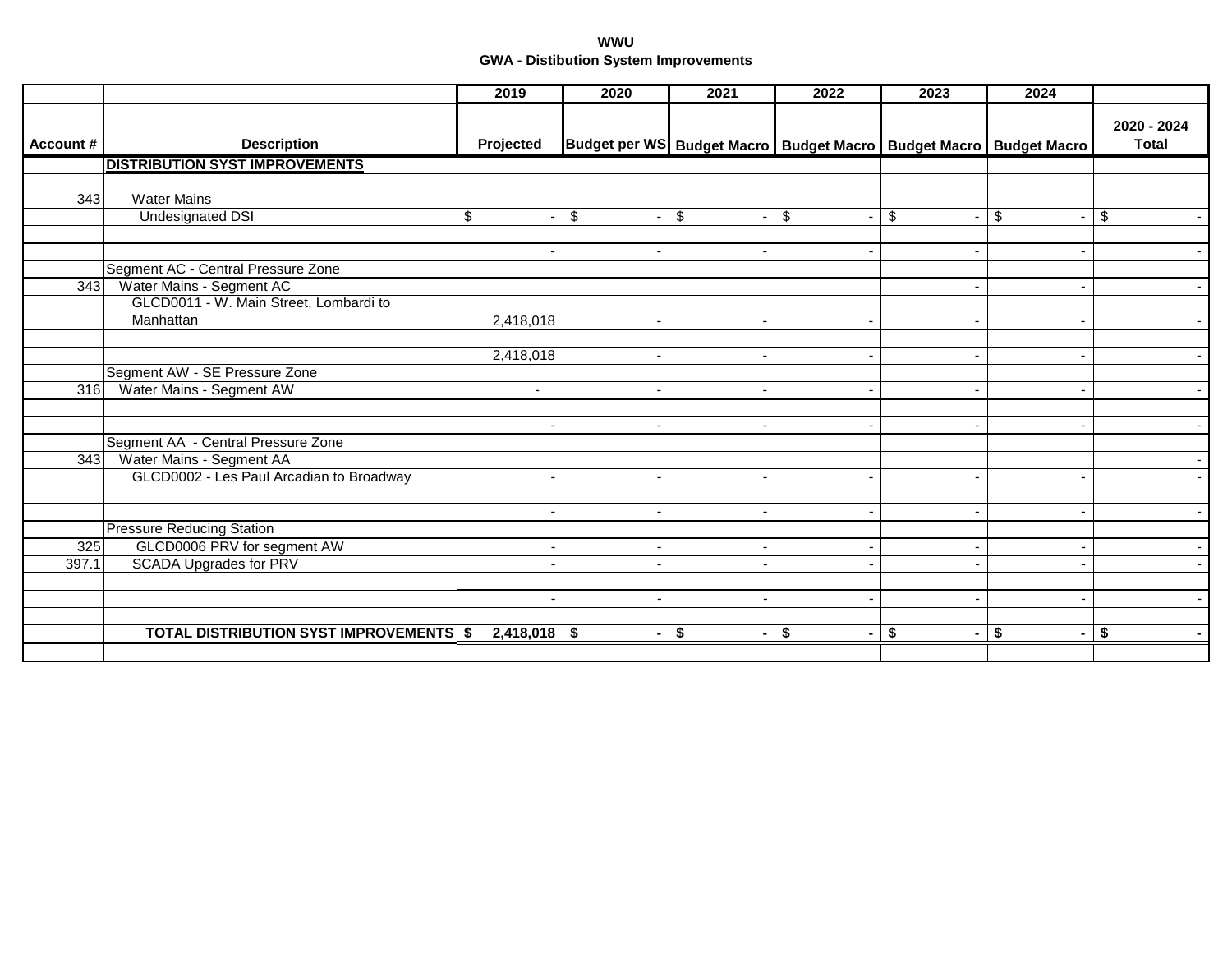#### WWU CIP Source, Pumping Treatment

|                  |        |                                              | 2019      | 2020                           | 2021                          | 2022                   | 2023                          | 2024                          |                      |
|------------------|--------|----------------------------------------------|-----------|--------------------------------|-------------------------------|------------------------|-------------------------------|-------------------------------|----------------------|
| <b>Account #</b> | Job#   | <b>Description</b>                           | Projected | <b>Budget per</b><br><b>WS</b> | <b>Budget</b><br><b>Macro</b> | <b>Budget</b><br>Macro | <b>Budget</b><br><b>Macro</b> | <b>Budget</b><br><b>Macro</b> | 2020 - 2024<br>Total |
|                  |        |                                              |           |                                |                               |                        |                               |                               |                      |
| 3250-300         |        | <b>Capital Pumping Equipment</b>             | \$        | \$<br>32,245                   | \$310,661                     | \$200,000              | \$120,000                     | \$<br>60,000                  | 722,906<br>\$        |
|                  | W01244 | Highline Booster Motor Replacement           | 12,965    |                                |                               |                        |                               |                               |                      |
|                  |        | 3 VFD's                                      | 22,043    |                                |                               |                        |                               |                               |                      |
|                  |        | Well #8 Spare Motor/Pump                     |           |                                |                               |                        |                               |                               |                      |
|                  | W01241 | 2018 Well #8 Motor Failure                   | 97,268    |                                |                               |                        |                               |                               |                      |
|                  | W01242 | 2019 Well 10 Emergency Repairs               | 337,769   |                                |                               |                        |                               |                               | $\sim$               |
|                  | W01250 | 2019 Well #6 Failure                         | 45,311    |                                |                               |                        |                               |                               |                      |
|                  | W01251 | 2019 Well #13 Pump and Motor                 | 34,302    |                                |                               |                        |                               |                               |                      |
|                  |        | Well #3 Pump Replacement                     |           | 110,952                        |                               |                        |                               |                               | 110,952              |
|                  |        | Spare Cables #8 & #10                        |           | 32,000                         |                               |                        |                               |                               | 32,000               |
|                  |        | <b>River Valley Generator</b>                |           | 15,498                         | $\blacksquare$                |                        | $\blacksquare$                |                               | 15,498               |
| 3210-300         |        | <b>Capital Pumping Structure Improvement</b> |           | 15,509                         | 25,000                        | 15,000                 | 25,000                        | 25,000                        | 105,509              |
|                  |        | <b>Access Control Upgrades</b>               |           |                                |                               |                        |                               |                               |                      |
|                  | W01249 | Crestwood Furnace Replacement & AC Install   | 10,580    |                                |                               |                        |                               |                               |                      |
| 3320-300         |        | <b>Tmnt Equipment Update</b>                 | 6,710     | 7,500                          | 407,500                       | 7,500                  | 7,500                         | 7,500                         | 437,500              |
|                  |        | 2 Chemical Scales                            | 13,570    | 14,139                         |                               |                        | ٠                             |                               | 14,139               |
|                  |        |                                              |           |                                |                               |                        |                               |                               |                      |
|                  |        | TOTAL SOURCE, PUMPING, & TREATMENT \$580,518 |           | 227,842<br>S.                  | \$743,161                     | \$222,500              | \$152,500                     | 92,500<br>S.                  | \$1,438,503          |
|                  |        |                                              |           |                                |                               |                        |                               |                               |                      |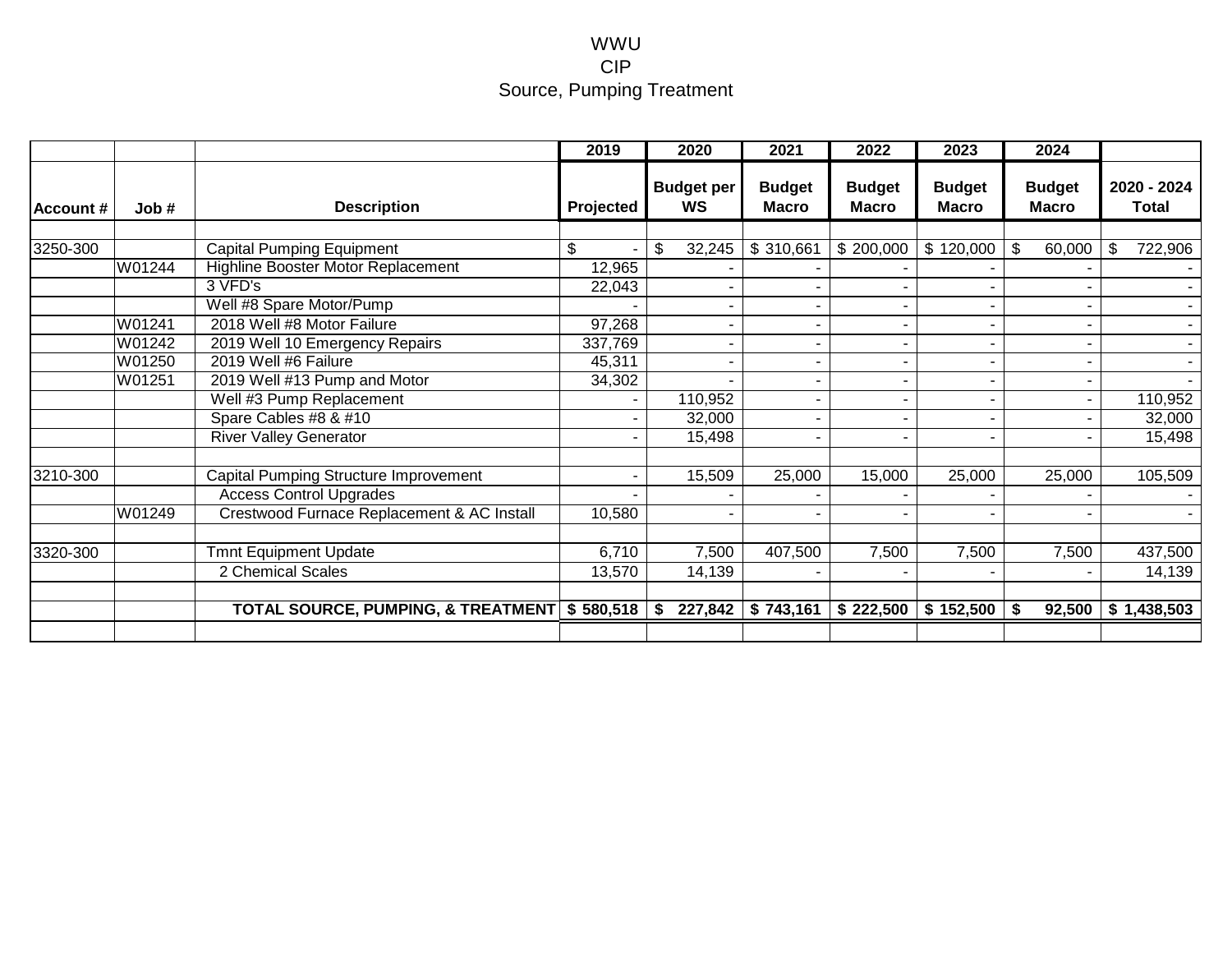#### WWU CIP Transmission Distribution

|                          |                                                                         | 2019               | 2020                           | 2021                                   | 2022                          | 2023                          | 2024                          |                             |
|--------------------------|-------------------------------------------------------------------------|--------------------|--------------------------------|----------------------------------------|-------------------------------|-------------------------------|-------------------------------|-----------------------------|
| <b>Account #</b><br>Job# | <b>Description</b>                                                      | Projected          | <b>Budget per</b><br><b>WS</b> | <b>Budget</b><br><b>Macro</b>          | <b>Budget</b><br><b>Macro</b> | <b>Budget</b><br><b>Macro</b> | <b>Budget</b><br><b>Macro</b> | 2020 - 2024<br><b>Total</b> |
|                          |                                                                         |                    |                                |                                        |                               |                               |                               |                             |
|                          | <b>Total Replacement Footage Budgeted</b>                               |                    | 12,650                         | 7,500                                  | 8,900                         | 7,500                         | 17,200                        |                             |
|                          | Total Replacement Cost per Foot                                         |                    | 349                            | 361                                    | $\overline{373}$              | 386                           | 459                           |                             |
| 3431-600                 |                                                                         |                    |                                |                                        |                               |                               |                               |                             |
|                          | Water Main Improvements                                                 | \$                 | \$<br>1,760                    | \$2,877,113                            | \$3,322,852                   | \$2,896,201                   | \$7,900,240                   | \$16,998,167                |
| M00518                   | Northview Rd - Tallgrass Cir to N Grandview                             | 40,084             |                                |                                        |                               |                               |                               |                             |
|                          | WM offsets from WSB from Genesee Road to                                |                    |                                |                                        |                               |                               |                               |                             |
| M00501                   | <b>Fiddlers Creek Drive</b>                                             | 118,780            |                                |                                        |                               |                               |                               |                             |
| M00527                   | Greenmeadow Sanitary - Water Main Lowering<br>Dunbar - Marshall to West | 755,267<br>239,047 |                                |                                        |                               |                               |                               |                             |
| M00531                   | Moreland - Riverview to Delafield                                       | 725,431            |                                |                                        |                               |                               |                               |                             |
| M00533<br>M00537         | Summit - Greenmeadow to Grandview                                       | 727,294            | $\blacksquare$                 |                                        |                               |                               |                               |                             |
|                          | WM Offsets - Northview Rd                                               |                    |                                |                                        |                               |                               |                               |                             |
| M00532                   | Hartwell - Wabash to Newhall & Oxford - Hartwell to                     |                    |                                |                                        |                               |                               |                               |                             |
|                          | East                                                                    | 4,907              | 1,120,068                      |                                        |                               |                               |                               | 1,120,068                   |
| M00535                   | Arcadian - Caroline to Hartwell-E & W Side of Tracks                    | 44,465             |                                |                                        |                               |                               |                               |                             |
| M00538                   | Aurora Ave -Main St to National Ave                                     | 450,000            |                                |                                        | $\sim$                        |                               | $\blacksquare$                |                             |
|                          | Easement - Oakmont to Pebble Valley Zone                                |                    | 529,997                        |                                        | $\blacksquare$                |                               |                               | 529,997                     |
|                          | Barstow - WI to North                                                   |                    | 1,080,678                      |                                        |                               |                               |                               | 1,080,678                   |
|                          | Riverfront Plaza - Broadway to Barstow                                  |                    | 415,036                        |                                        |                               |                               |                               | 415,036                     |
|                          | Tenny and Roberta                                                       |                    | 914,862                        |                                        |                               |                               |                               | 914,862                     |
|                          | Scott                                                                   |                    | 546,640                        |                                        |                               |                               |                               | 546,640                     |
|                          | Main St - Barstow Crossing                                              |                    | 154,437                        |                                        |                               |                               |                               | 154,437                     |
|                          | Oakmont PRV                                                             |                    |                                | 92,197                                 |                               |                               |                               | 92,197                      |
|                          | Main Inventory                                                          |                    |                                |                                        |                               |                               |                               |                             |
| 3451-300                 | Laterals Replacement - Street Only                                      | 87,058             | 91,666                         | 93,133                                 | 96,327                        | 99,631                        | 103,049                       | 483,807                     |
| 3481-300                 | <b>Hydrant Replacement</b>                                              | 179,585            | 163,553                        | 192,116                                | 198,705                       | 205,521                       | 212,570                       | 972,464                     |
| 3431-300                 | Valve Replacements                                                      | 247,187            | 371,574                        | 391,755                                | 405,192                       | 405,192                       | 405,192                       | 1,978,905                   |
| 3431-300                 | Manhole to valve box conversions                                        | 4,276              | 8,205                          | 6,826                                  | 7,061                         | 7,131                         | 7,202                         | 36,426                      |
| 3461-300                 | Water Meter Sets 5/8" - 6"                                              | 176,768            | 246,801                        | 244,800                                | 251,900                       | 259,200                       | 266,600                       | 1,269,301                   |
| 3461-300                 | <b>Automated Meter Reading</b>                                          |                    |                                |                                        |                               | 1,000,000                     |                               | 1,000,000                   |
| 3420-300                 | Reservoirs                                                              |                    |                                |                                        |                               |                               | 2,000,000                     | 2,000,000                   |
|                          |                                                                         |                    |                                |                                        |                               |                               |                               |                             |
|                          | <b>TOTAL TRANSMISSION &amp; DISTRIBUTION</b>                            |                    |                                | $$3,800,149$ $$5,645,275$ $$3,897,940$ | \$4,282,037                   | \$4,872,877                   | \$10,894,854                  | \$29,592,982                |
|                          |                                                                         |                    |                                |                                        |                               |                               |                               |                             |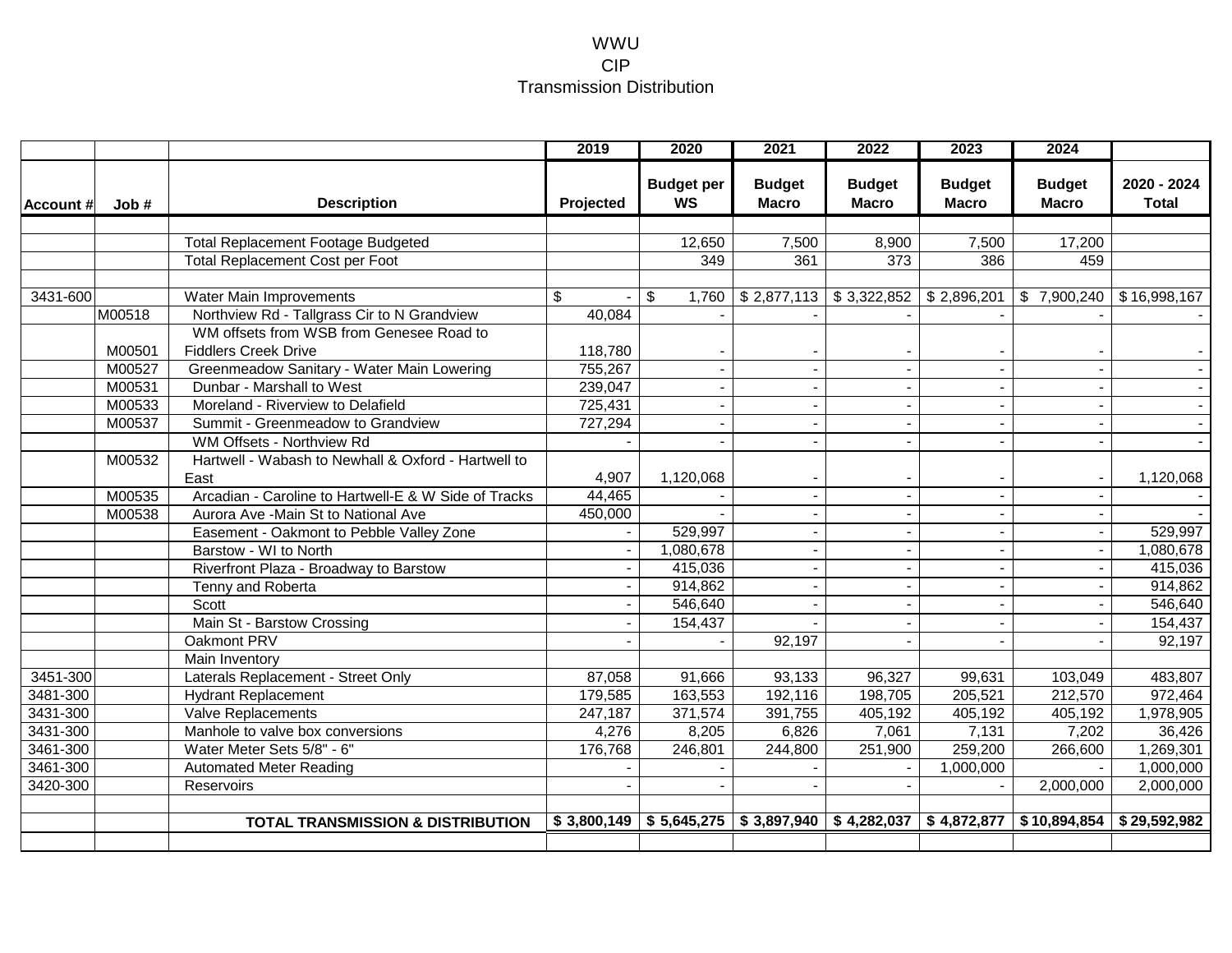#### WWU CIP General Plant

|          |              |                                                                | 2019                 | 2020                           | 2021                     | 2022                           | 2023                                                | 2024                     |                             |
|----------|--------------|----------------------------------------------------------------|----------------------|--------------------------------|--------------------------|--------------------------------|-----------------------------------------------------|--------------------------|-----------------------------|
| Account# | Job#         | <b>Description</b>                                             | Projected            | <b>Budget per</b><br><b>WS</b> |                          |                                | Budget Macro Budget Macro Budget Macro Budget Macro |                          | 2020 - 2024<br><b>Total</b> |
| 3890     |              |                                                                |                      |                                |                          |                                |                                                     |                          |                             |
|          |              | Land                                                           | \$<br>$\blacksquare$ | \$<br>$\blacksquare$           | \$<br>$\blacksquare$     | \$<br>$\overline{\phantom{a}}$ | \$<br>$\blacksquare$                                | \$                       | \$                          |
| 3900     |              |                                                                |                      |                                |                          |                                |                                                     |                          |                             |
|          |              | General Struct & Improvements<br>North St - Boiler Replacement |                      | $\blacksquare$                 | 20.000                   | 20.000                         | 20.000                                              | 20.000                   | 80.000                      |
|          | W01245       |                                                                | 34,020               |                                |                          |                                |                                                     |                          |                             |
|          |              | Tile                                                           |                      | 35,000                         | $\overline{\phantom{a}}$ | $\blacksquare$                 | $\blacksquare$                                      | $\blacksquare$           | 35,000                      |
|          | W01252       | Concrete in front of Large Garages                             | 10,425               | $\sim$                         | $\sim$                   |                                | $\sim$                                              | $\ddot{\phantom{a}}$     |                             |
|          | W01252       | Concrete in front of Small Garages                             | 18,880               |                                | $\overline{\phantom{a}}$ |                                |                                                     |                          |                             |
|          |              | Access Control/FAB Upgrades - 2019                             |                      | 10,113                         | $\blacksquare$           | $\sim$                         | $\sim$                                              | $\blacksquare$           | 10,113                      |
|          |              | <b>Front Desk Remodel</b>                                      |                      | 85,000                         | $\overline{a}$           | $\overline{a}$                 | $\blacksquare$                                      | $\blacksquare$           | 85,000                      |
|          |              | Carpet                                                         |                      | 35,000                         |                          |                                |                                                     | $\blacksquare$           | 35,000                      |
|          |              |                                                                |                      |                                |                          |                                |                                                     |                          |                             |
| 3910     |              | Office Furniture and Equipment                                 |                      |                                | 5,000                    | 5,000                          | 5,000                                               | 5,000                    | 20,000                      |
|          |              | Copier                                                         | $\blacksquare$       | 20,000                         |                          |                                |                                                     |                          | 20,000                      |
|          |              | <b>Office Furniture</b>                                        | $\blacksquare$       | 22,394                         | $\blacksquare$           | $\sim$                         | $\sim$                                              | $\blacksquare$           | 22,394                      |
|          |              |                                                                |                      |                                |                          |                                |                                                     |                          |                             |
| 3911     |              | Administrative Computer Equipment                              |                      |                                |                          | 10,000                         | 10,000                                              |                          | 20,000                      |
|          | W01243       | <b>Computer Replacement</b>                                    | 22,426               | 37,651                         | 30,500                   |                                |                                                     | 32,500                   | 100,651                     |
|          |              | Server                                                         |                      | 19,000                         | 20,000                   |                                | $\blacksquare$                                      |                          | 39,000                      |
|          |              | <b>Billing/Accounting Software</b>                             |                      | 816,931                        | $\sim$                   | $\sim$                         | $\mathbf{r}$                                        | $\overline{\phantom{a}}$ | 816,931                     |
|          |              |                                                                |                      |                                |                          |                                |                                                     |                          |                             |
| 3920     |              | <b>Transportation Equipment</b>                                |                      |                                | 132,000                  | 128,000                        | 32,000                                              | 222,200                  | 514,200                     |
|          | W01248       | Fleet Replacement - Truck #15                                  | 43.495               |                                |                          |                                |                                                     |                          |                             |
|          | <b>WU007</b> | 2500 w/ service body                                           |                      | 45,000                         | $\overline{\phantom{a}}$ | $\blacksquare$                 | $\blacksquare$                                      | $\overline{\phantom{a}}$ | 45,000                      |
|          | <b>WU050</b> | Ranger                                                         |                      | 27,000                         |                          |                                |                                                     |                          | 27,000                      |
|          | <b>WU029</b> | Colorado                                                       | $\blacksquare$       | 27,000                         | $\blacksquare$           | $\sim$                         | $\blacksquare$                                      | $\overline{\phantom{a}}$ | 27,000                      |
|          | <b>WU102</b> | Edge K3J SEL front wheel drive                                 |                      | 35,000                         |                          |                                |                                                     |                          | 35,000                      |
|          |              |                                                                |                      |                                |                          |                                |                                                     |                          |                             |
|          |              |                                                                |                      |                                |                          |                                |                                                     |                          |                             |
| 3940     |              | Tools & Shop/Garage Equipment                                  |                      | 5,000                          | 10,000                   | 5,000                          | 5.000                                               | 5.000                    | 30,000                      |
|          |              |                                                                |                      |                                |                          |                                |                                                     |                          |                             |
| 3960     |              | <b>Power Operated Equipment</b>                                |                      |                                |                          |                                | 145,000                                             | 30,000                   | 175,000                     |
|          | W01246       | Fleet Replacement - Truck #56                                  | 96,532               |                                | $\blacksquare$           |                                |                                                     |                          |                             |
|          |              | Hydro-Excavator                                                |                      | 500,000                        |                          |                                |                                                     |                          | 500,000                     |
|          |              |                                                                |                      |                                |                          |                                |                                                     |                          |                             |
| 3970     |              | Communications - Teleph & Radio                                |                      |                                |                          |                                |                                                     |                          |                             |
|          |              |                                                                |                      |                                |                          |                                |                                                     |                          |                             |
| 3971     |              | Computers - SCADA                                              |                      | $\blacksquare$                 | 6,500                    |                                |                                                     | 5,000                    | 11,500                      |
|          | W01247       | 2019 SCADA Upgrade for North St                                | 35,948               | $\blacksquare$                 | $\blacksquare$           | $\blacksquare$                 | $\blacksquare$                                      |                          |                             |
|          |              |                                                                |                      |                                |                          |                                |                                                     |                          |                             |
|          |              | TOTAL GENERAL PLANT \$ 261,726 \$                              |                      | 1,720,089                      | $224,000$ \$<br>-\$      | 168,000                        | $217,000$ \$<br>-\$                                 | 319,700                  | \$2,648,789                 |
|          |              |                                                                |                      |                                |                          |                                |                                                     |                          |                             |
|          |              |                                                                |                      |                                |                          |                                |                                                     | 2020 - 2024              | 2,648,789                   |
|          |              |                                                                |                      |                                |                          |                                |                                                     |                          |                             |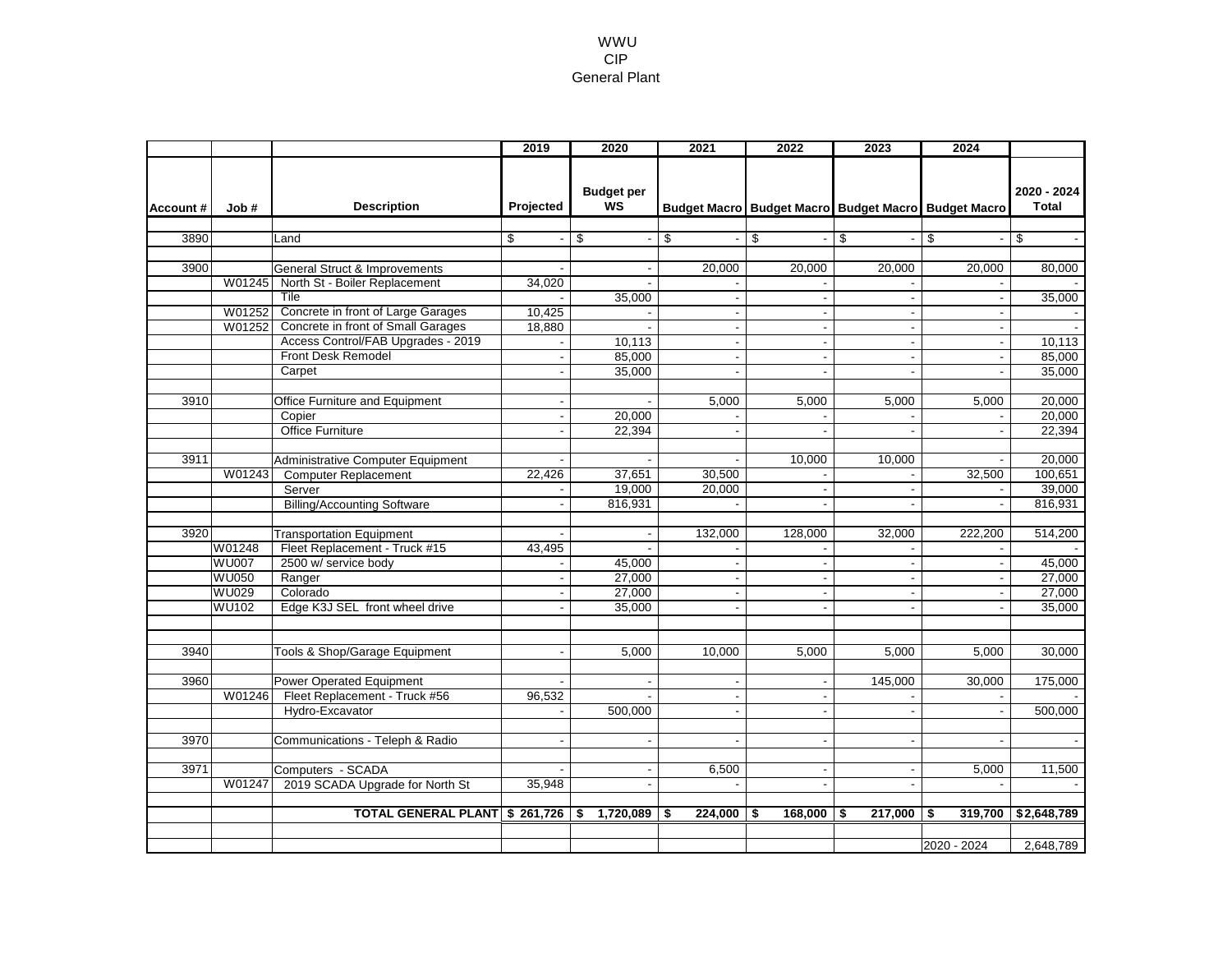### **WWU GWA - Return Flow**

|                                                      | 2019      | 2020                              | 2021             | 2022            | 2023                             | 2024                 |                             |
|------------------------------------------------------|-----------|-----------------------------------|------------------|-----------------|----------------------------------|----------------------|-----------------------------|
| <b>Description</b>                                   | Projected | <b>Budget per WS Budget Macro</b> |                  |                 | <b>Budget Macro Budget Macro</b> | <b>Budget Macro</b>  | 2020 - 2024<br><b>Total</b> |
| <b>RETURN FLOW</b>                                   |           |                                   |                  |                 |                                  |                      |                             |
| <b>Return Flow</b>                                   |           |                                   |                  |                 |                                  |                      |                             |
| Return Flow Pumping Station - Contract Package #4 -  |           |                                   |                  |                 |                                  |                      |                             |
| Managed by City of Waukesha                          | \$        | \$                                | \$               | \$11,761,213    | \$<br>$\overline{\phantom{a}}$   | \$<br>$\blacksquare$ | 11,761,213<br>\$            |
| Return Flow Pipeline - Contract Package #5           |           | 16,764,500                        | 18,148,000       |                 |                                  |                      | 34,912,500                  |
| Return Flow Pipeline Combined Corridor - Contract    |           |                                   |                  |                 |                                  |                      |                             |
| Package #2                                           |           | 3,400,000                         | 3,400,000        |                 |                                  |                      | 6,800,000                   |
| Return Flow Outfall & Pipeline - Contract Package #6 | 10,000    | 25,445,500                        | 23,472,000       |                 |                                  |                      | 48,917,500                  |
|                                                      |           |                                   |                  |                 |                                  |                      |                             |
| <b>Return Flow Contract Package Total</b>            | 10,000    | 45,610,000                        | 45,020,000       | 11,761,213      |                                  |                      | 102,391,213                 |
|                                                      |           |                                   |                  |                 |                                  |                      |                             |
| <b>Project &amp; Construction Management</b>         |           |                                   |                  |                 |                                  |                      |                             |
| <b>Return Flow Land</b>                              | 571,091   |                                   |                  |                 |                                  | 220,000              | 220,000                     |
| Route Determination/Water Quality                    |           |                                   |                  |                 |                                  |                      |                             |
| Program Management                                   | 3,919,130 | 1,860,000                         | 1,480,000        | 370,000         | 370,000                          |                      | 4,080,000                   |
| <b>Construction Management</b>                       | 462,528   | 3,111,000                         | 3,111,000        | 1,530,000       | 255,000                          |                      | 8,007,000                   |
| Administration                                       | 347,459   | 349,864                           | 241,029          | 196,029         | 246,029                          |                      | 1,032,951                   |
| Internal Labor & Incidentals                         | 53,929    | 55,725                            | 60,618           | 62,436          |                                  |                      | 178,779                     |
|                                                      |           |                                   |                  |                 |                                  |                      |                             |
| <b>Return Flow Admin Cost Total</b>                  | 5,354,137 | 5,376,589                         | 4,892,647        | 2,158,465       | 871,029                          | 220,000              | 13,518,730                  |
|                                                      |           |                                   |                  |                 |                                  |                      |                             |
| <b>TOTAL RETURN FLOW \$</b>                          | 5,364,137 | 50,986,589<br>S                   | 49,912,647<br>S. | 13,919,678<br>S | 871,029<br>S                     | 220,000<br>-S        | 115,909,943<br>S            |
|                                                      |           |                                   |                  |                 |                                  |                      |                             |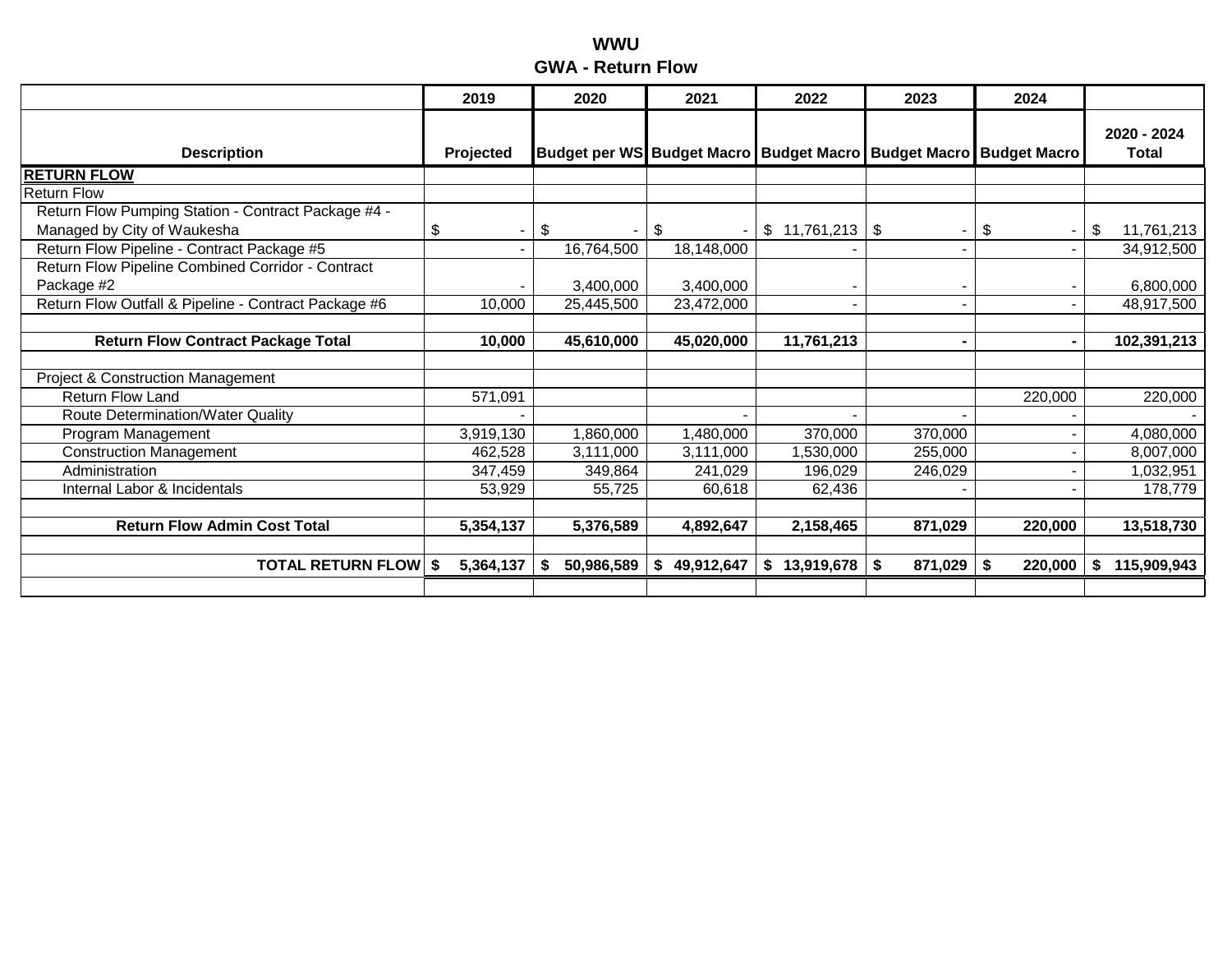#### WWU CIP Contributed Plant

|                                      | 2019          |                    | 2020                    |    | 2021                                 |      | 2022                          |    | 2023                          |                               | 2024    |                             |
|--------------------------------------|---------------|--------------------|-------------------------|----|--------------------------------------|------|-------------------------------|----|-------------------------------|-------------------------------|---------|-----------------------------|
| <b>Description</b>                   | Projected     |                    | <b>Budget per</b><br>WS |    | <b>Budget</b><br><b>Macro</b>        |      | <b>Budget</b><br><b>Macro</b> |    | <b>Budget</b><br><b>Macro</b> | <b>Budget</b><br><b>Macro</b> |         | <b>Total 2020 -</b><br>2024 |
|                                      |               |                    |                         |    |                                      |      |                               |    |                               |                               |         |                             |
| Subdivision Mains - Developer        | 157,669<br>\$ | \$                 | 336,044                 | \$ | 246,856                              | \$   | 255,324                       | \$ | 264,081                       | \$                            | 273,139 | \$1,375,444                 |
| <b>Street Laterals - Developers</b>  | 135,894       |                    | 96,507                  |    | 116,200                              |      | 120,186                       |    | 124,308                       |                               | 128,572 | 585,773                     |
| Hydrants - Developers                | 49,724        |                    | 60,727                  |    | 55,226                               |      | 57,120                        |    | 59,079                        |                               | 61,106  | 293,258                     |
|                                      |               |                    |                         |    |                                      |      |                               |    |                               |                               |         |                             |
|                                      | 343,287<br>S. | \$                 | 493,278                 | S  | 418,282                              | - \$ | 432,629                       | S  | 447,469                       | S                             | 462,817 | \$2,254,475                 |
|                                      |               |                    |                         |    |                                      |      |                               |    |                               |                               |         |                             |
|                                      |               |                    |                         |    |                                      |      |                               |    |                               |                               |         |                             |
| 2019 Projects                        |               |                    | 2020 Projects           |    |                                      |      |                               |    |                               |                               |         |                             |
| Linden Grove                         |               |                    |                         |    | New Perspective Senior Living Center |      |                               |    |                               |                               |         |                             |
| <b>Walnut Trail - Hawthorne Hill</b> |               |                    |                         |    | <b>Waukesha County Courthouse</b>    |      |                               |    |                               |                               |         |                             |
| <b>Stillwater Villas</b>             |               | STH 59 & CTH X     |                         |    |                                      |      |                               |    |                               |                               |         |                             |
| Waukesha Memorial - American Ave     |               | Living Word Church |                         |    |                                      |      |                               |    |                               |                               |         |                             |
| Montessori School                    |               | Clearwater PH 2    |                         |    |                                      |      |                               |    |                               |                               |         |                             |
| Hawthorne Hills                      |               |                    | <b>Froedtert Clinic</b> |    |                                      |      |                               |    |                               |                               |         |                             |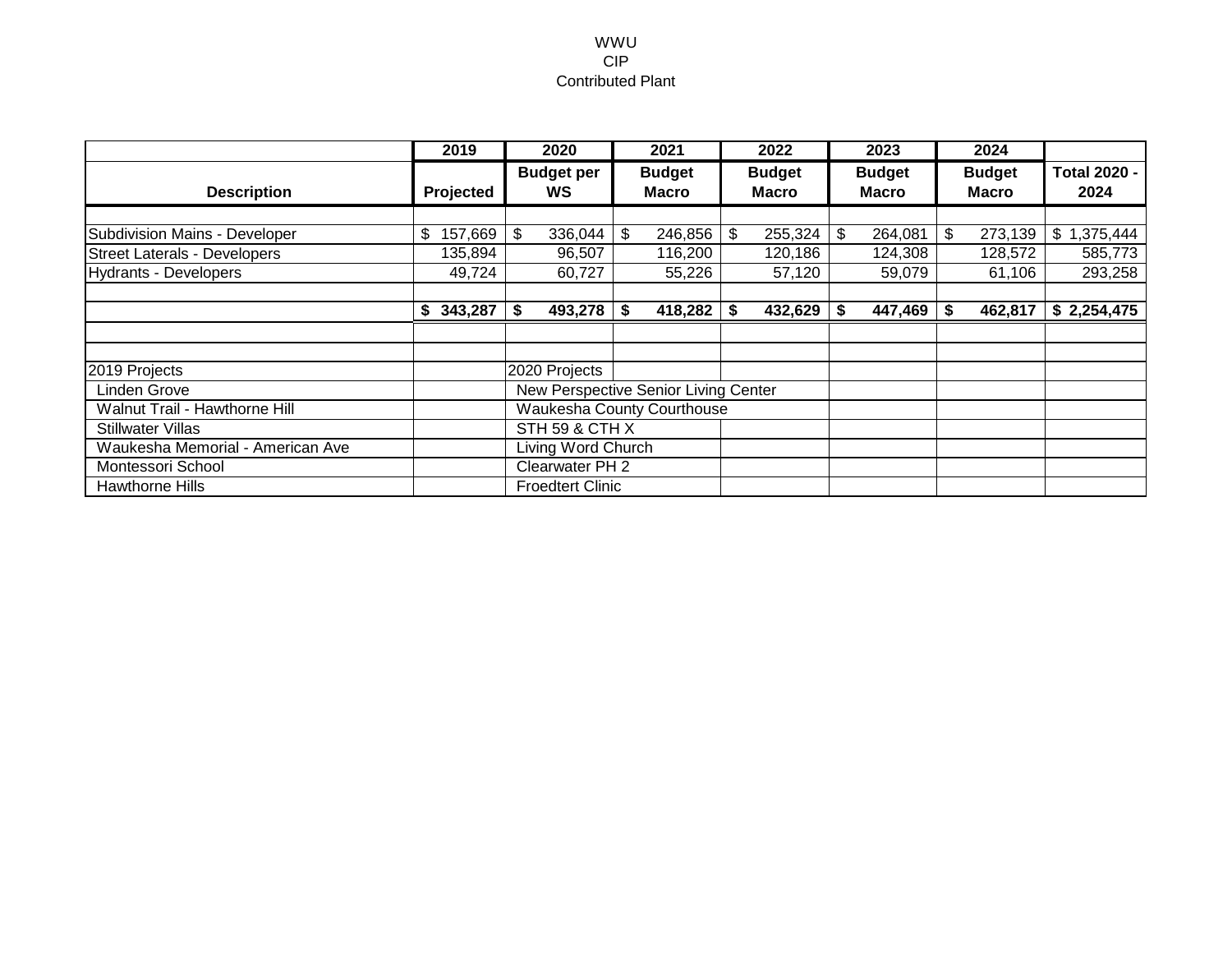

Statement of Revenues and Expenses **Compensation** Other Significant Items Detailed Variance Analysis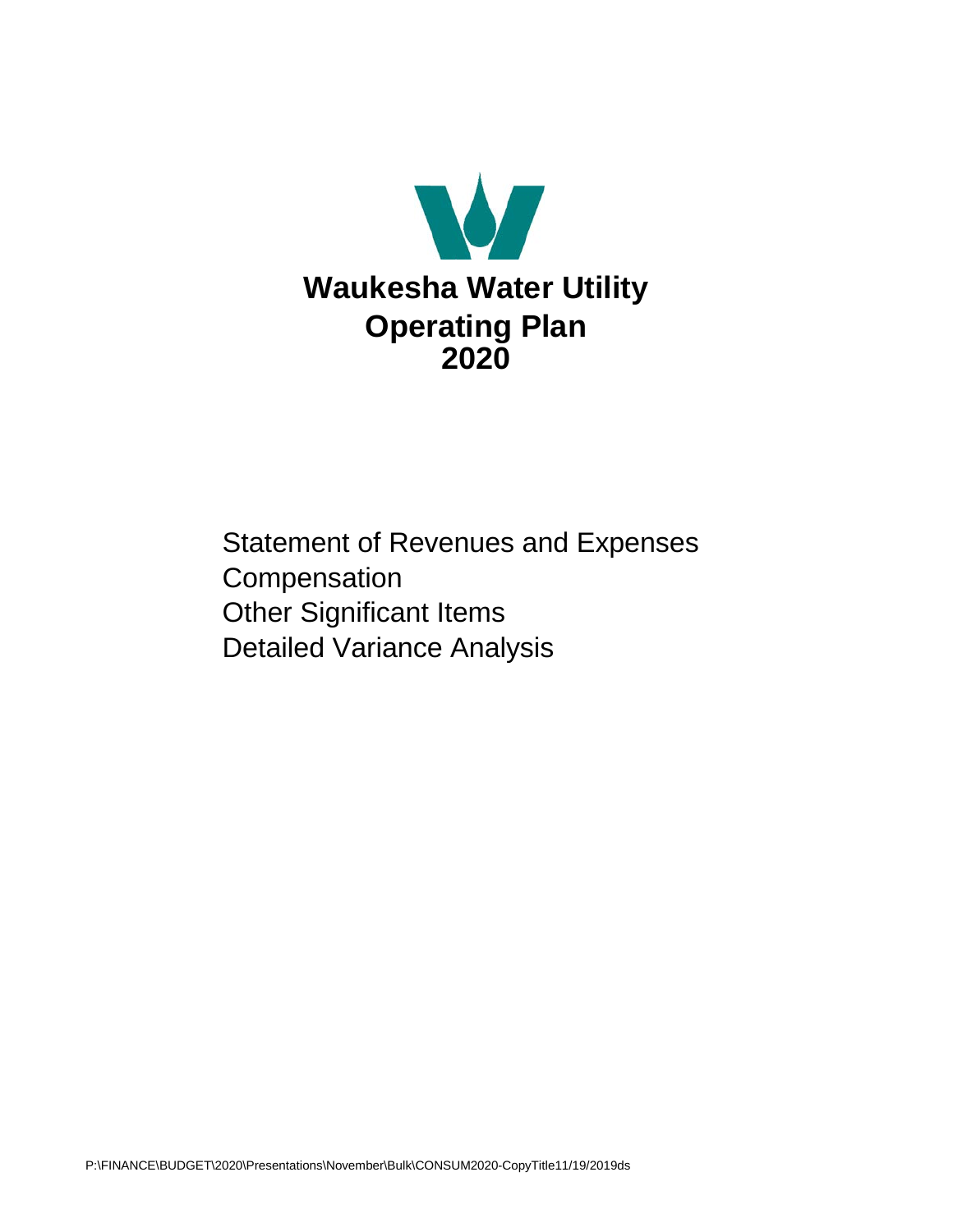#### **WAUKESHA WATER UTILITY STATEMENT OF REVENUES AND EXPENSES BUDGET**

|                                           | 2019 B          |    | 2019 P     | 2020 B      | 2019 P<br>v. 2019 B | 2020 B<br>v. 2019 P |
|-------------------------------------------|-----------------|----|------------|-------------|---------------------|---------------------|
| <b>OPERATING REVENUES:</b>                |                 |    |            |             |                     |                     |
|                                           |                 |    |            |             |                     |                     |
| Residential                               | \$<br>4,824,683 | \$ | 4,819,335  | \$5,346,698 | 1.00                | 1.11                |
| Commercial                                | 1,437,793       |    | 1,466,989  | 1,590,560   | 1.02                | 1.08                |
| Industrial                                | 770,327         |    | 758,373    | 807,671     | 0.98                | 1.07                |
| Public                                    | 287,896         |    | 284,626    | 306,529     | 0.99                | 1.08                |
| <b>Multi Family</b>                       | 1,540,313       |    | 1,546,985  | 1,697,708   | 1.00                | 1.10                |
| Irrigation                                | 42,827          |    | 41,670     | 39,881      | 0.97                | 0.96                |
| <b>Total Metered Sales</b>                | 8,903,838       |    | 8,917,979  | 9,789,046   | 1.00                | 1.10                |
| <b>Private Fire Capacity</b>              | 239,814         |    | 258,345    | 292,250     | 1.08                | 1.13                |
| <b>Public Fire Capacity</b>               | 2,112,231       |    | 2,148,939  | 2,428,459   | 1.02                | 1.13                |
| <b>Other Operating Revenues</b>           | 468,983         |    | 478,554    | 512,366     | 1.02                | 1.07                |
| <b>TOTAL OPERATING REVENUES</b>           | 11,724,866      |    | 11,803,816 | 13,022,121  | 1.01                | 1.10                |
| <b>OPERATING EXPENSES:</b>                |                 |    |            |             |                     |                     |
| Source                                    | 755,122         |    | 650,064    | 242,075     | 0.86                | 0.37                |
| Pumping                                   | 1,038,078       |    | 911,872    | 1,002,853   | 0.88                | 1.10                |
| Treatment                                 | 535,038         |    | 443,112    | 552,580     | 0.83                | 1.25                |
| <b>Distribution</b>                       | 1,369,287       |    | 1,329,294  | 1,441,757   | 0.97                | 1.08                |
| <b>Customer Service</b>                   | 258,082         |    | 201,433    | 216,058     | 0.78                | 1.07                |
| Administrative                            | 1,844,273       |    | 1,590,823  | 1,876,386   | 0.86                | 1.18                |
| <b>Total Managers' Expenses</b>           | 5,799,879       |    | 5,126,599  | 5,331,710   | 0.88                | 1.04                |
| <b>MANAGERS' MARGIN</b>                   | 5,924,987       |    | 6,677,217  | 7,690,411   | 1.13                | 1.15                |
| Depreciation                              | 2,692,498       |    | 2,686,351  | 2,829,672   | 1.00                | 1.05                |
| <b>Tax Equivalent</b>                     | 2,058,933       |    | 2,058,933  | 2,023,579   | 1.00                | 0.98                |
| <b>Other Taxes</b>                        | 120,254         |    | 118,366    | 126,543     | 0.98                | 1.07                |
| <b>TOTAL OPERATING EXPENSES</b>           | 10,671,564      |    | 9,990,249  | 10,311,504  | 0.94                | 1.03                |
| <b>TOTAL OPERATING INCOME(LOSS)</b>       | 1,053,302       |    | 1,813,567  | 2,710,616   | 1.72                | 1.49                |
| <b>NON OPERATING INCOME&amp;(EXPENSE)</b> | 642,746         |    | (622, 330) | (1,630,106) | (0.97)              | 2.62                |
| <b>NET INCOME(LOSS)</b>                   | 1,696,047<br>\$ | S. | 1,191,237  | \$1,080,510 | 0.70                | 0.91                |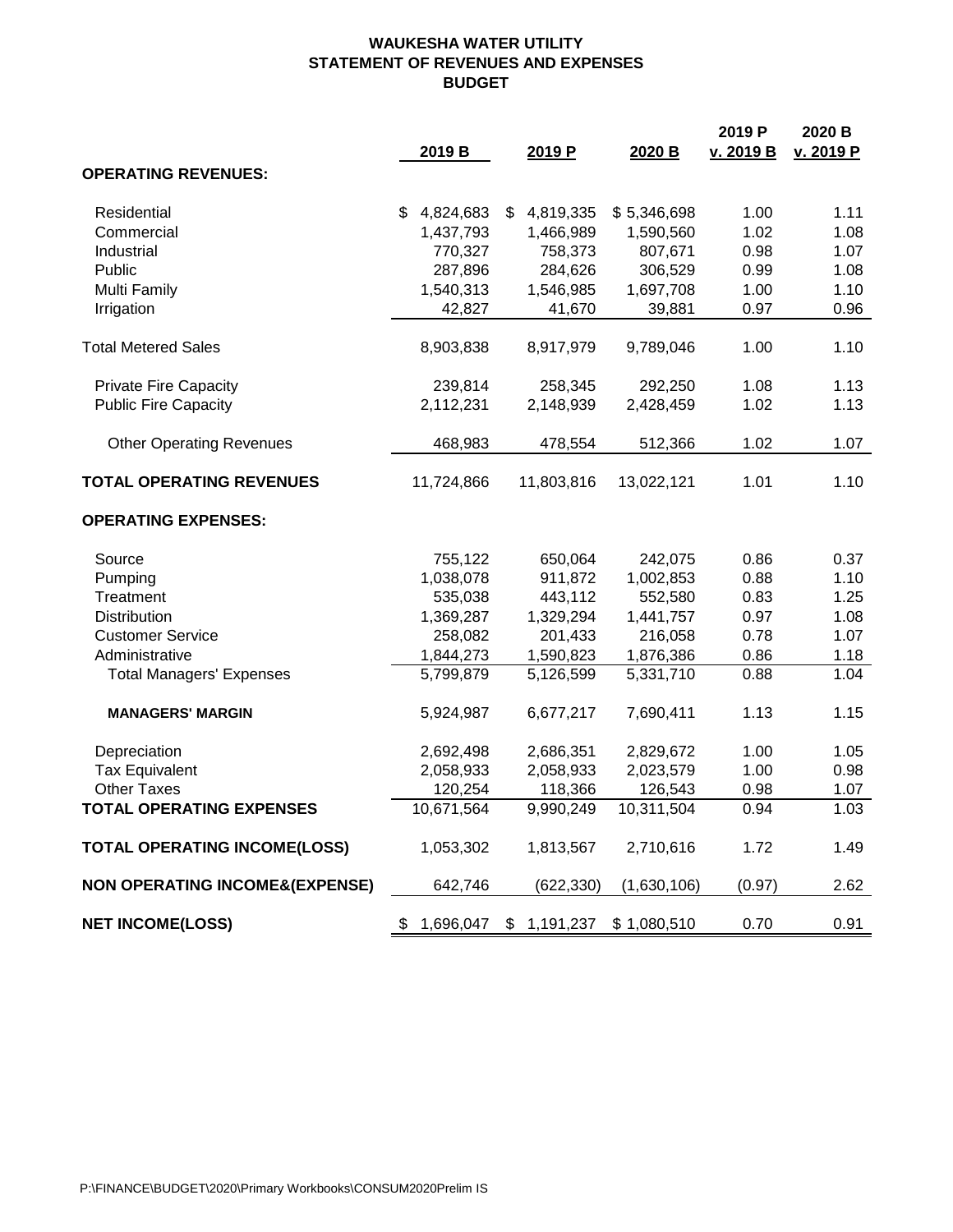

Recommended Compensation for 2020 Budget Variance Analysis

|                          |           | 2019 Budget to Projected               |           |          |                       | 2020 Budget to 2019 Projected |           |                                                                     |  |  |  |  |  |
|--------------------------|-----------|----------------------------------------|-----------|----------|-----------------------|-------------------------------|-----------|---------------------------------------------------------------------|--|--|--|--|--|
|                          |           |                                        | Δ         |          |                       | Δ                             |           |                                                                     |  |  |  |  |  |
|                          | 2019B     | 2019 P                                 |           | %        | 2020 B                |                               | %         | <b>Variance Explanation</b>                                         |  |  |  |  |  |
|                          |           |                                        |           |          |                       |                               |           |                                                                     |  |  |  |  |  |
| <b>Benefits</b>          |           |                                        |           |          |                       |                               |           |                                                                     |  |  |  |  |  |
| <b>Medical Insurance</b> | 520,364   | 522,490                                | 2,126     | 0.4%     | 602,739               | 80,249                        |           | 15.4% 15.6% increase in premiums                                    |  |  |  |  |  |
| Dental Insurance         | 22,427    | 22,568                                 | 141       | 0.6%     | 24,144                | 1,576                         |           | 7.0% 8% increase in premiums                                        |  |  |  |  |  |
| Life Insurance           | 11,486    | 12,820                                 | 1,334     | 11.6%    | 10,988                | (1,832)                       | $-14.3\%$ |                                                                     |  |  |  |  |  |
| Disability               | 7,315     | 6,568                                  | (747)     | $-10.2%$ | 7,419                 | 851                           | 13.0%     |                                                                     |  |  |  |  |  |
| Pension                  | 150,785   | 147,771                                | (3,014)   | $-2.0%$  | 155,723               | 7,952                         | 5.4%      | Contribution rate is increasing 3%, from 6.55% to 6.75%, (i.e. WRS) |  |  |  |  |  |
| <b>Total Benefits</b>    | 712,377   | 712,217                                | (160)     | 0.0%     | 801,014               | 88,797                        | 12.5%     |                                                                     |  |  |  |  |  |
|                          |           |                                        |           |          |                       |                               |           |                                                                     |  |  |  |  |  |
| Wages                    | 2,349,233 | 2,279,440                              | (69, 793) | $-3.0%$  | 2,326,418             | 46,977                        | 2.1%      | Solid performance = 2.25% incr.                                     |  |  |  |  |  |
|                          |           |                                        |           |          |                       |                               |           |                                                                     |  |  |  |  |  |
| Grand Total \$           |           | $3,061,610$   \$2,991,657   \$(77,641) |           |          | $-2.5\%$ \$ 3,127,431 | \$135,774                     | 4.5%      |                                                                     |  |  |  |  |  |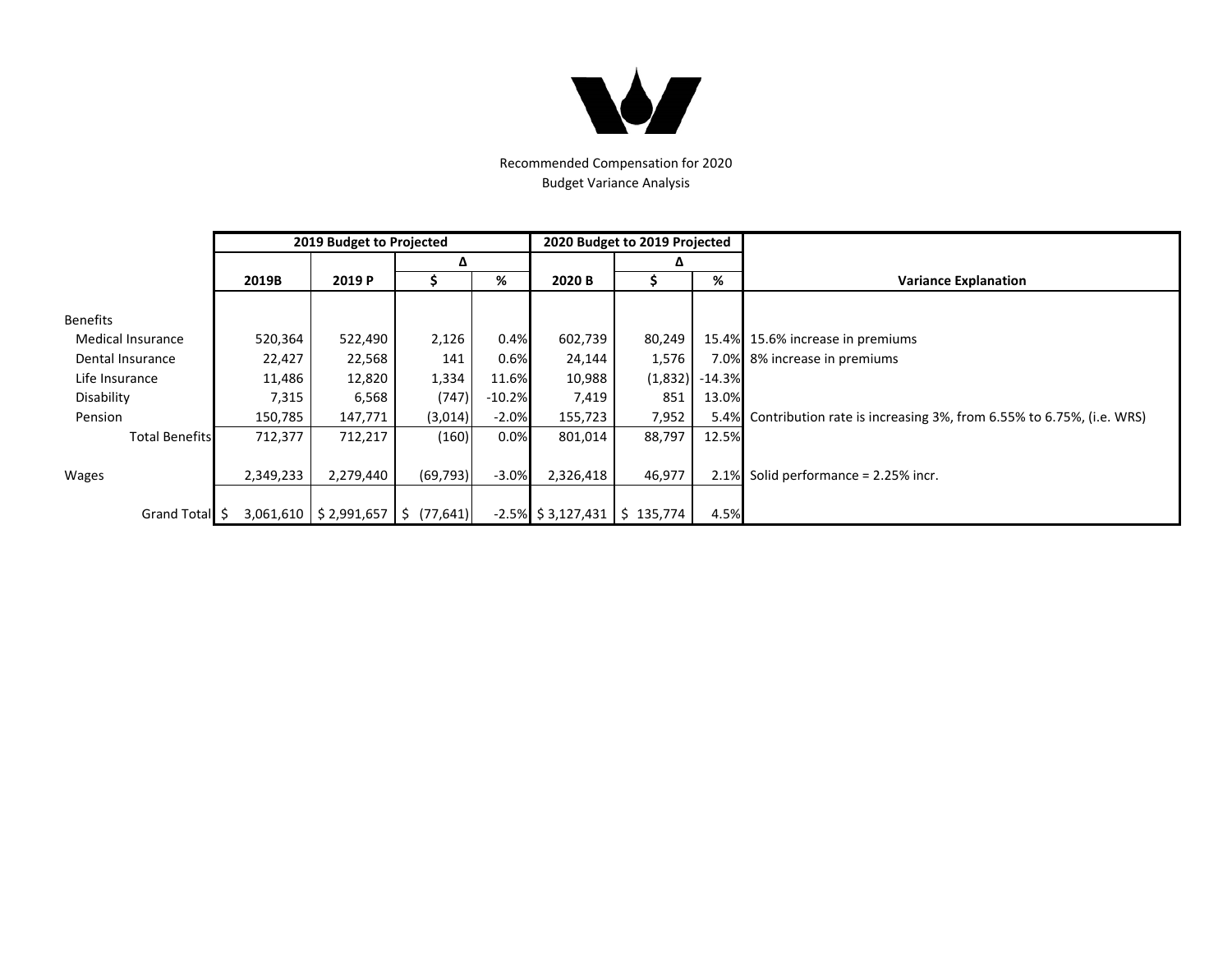

| <b>Released Date</b> | Source                                       | Market       | 2020 | 2019 | 2018 | 2017 |
|----------------------|----------------------------------------------|--------------|------|------|------|------|
| July                 | Society for Human Resource Management        | National     | 3.00 | 3.20 | 3.10 | 3.10 |
| July                 | <b>WI Employment Relations Commission</b>    | <b>State</b> | 2.07 | 2.25 | 1.84 | 0.68 |
| September            | Management Resources Association - WI        | <b>State</b> | 3.20 | 2.70 | 3.50 | 2.60 |
|                      | Carlson Dettman Upper Midwest Wage Increases |              |      |      |      |      |
| September            | Survey Report- SE Wisconsin                  | Local        | 1.96 | 1.87 | N/A  | N/A  |
|                      |                                              | Average      | 2.56 | 2.51 | 2.81 | 2.13 |
|                      |                                              |              |      |      |      |      |

Last updated: 11/1/2019 Rate Used **2.25** 2.50 2.75 2.25

| 2.50<br>2.251<br>2.25<br>2.75I<br>ate Used |
|--------------------------------------------|
|--------------------------------------------|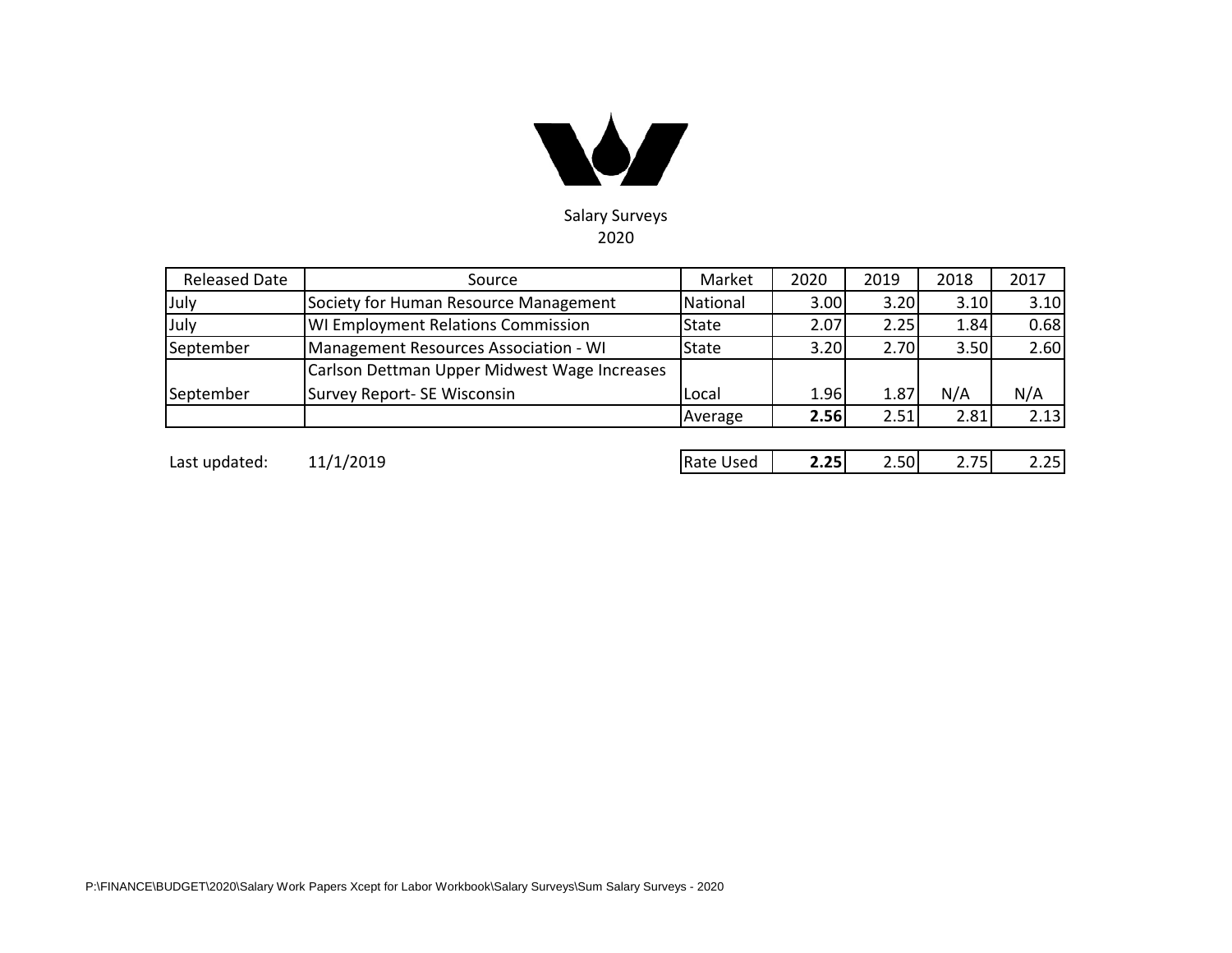WWU SIGNIFICANT ITEMS EXPENSES > \$500,000 OR CHANGES > \$25,000 2020

#### **ITEMS UNRELATED TO COMPENSATION**

| ACCOUNT# | <b>DESCRIPTION</b>                                 |     | 2019P        | 2020 B                            |           | $$ \Delta$                           | $% \Delta$ | <b>NOTE</b>                                                                                                                                                                                                                                                                                                                                                                                                                             |
|----------|----------------------------------------------------|-----|--------------|-----------------------------------|-----------|--------------------------------------|------------|-----------------------------------------------------------------------------------------------------------------------------------------------------------------------------------------------------------------------------------------------------------------------------------------------------------------------------------------------------------------------------------------------------------------------------------------|
| 6030     | 200 SOURCE-MISC.OPERATING EXPENSES                 | S.  |              | 591,491   \$215,415   \$(376,076) |           |                                      |            | 64% Decrease - This account holds the amortization of preliminary costs associated<br>with the Great Water Alliance project. With the Utility's 12/1/2017 rate order, the PSC<br>requires the Utility to amortize \$591,491 annually. Using the amounts submitted in the<br>2019 rate case, we anticipate the monthly amortization to decrease when the<br>-64% subsequent rate order becomes effective, which is planned for 3/1/2020. |
| 6145     | SOURCE MAINT - WELL ABANDON & CROSS<br>300 CONNECT | \$  | $34,500$ \$  | 6,000                             | \$        | (28, 500)                            |            | -83% 83% Decrease - In 2019, Newhall well will be abandoned.                                                                                                                                                                                                                                                                                                                                                                            |
| 6230     | 300 PUMP OP - POWER                                |     |              | $$677,113$ $$740,674$             | \$        | 63,561                               |            | 9% Increase - A 2.9% increase from WE Energies is budgeted in 2020. Increased<br>9% power was also budgeted as a precaution in the event that there would be a well failure.<br>41% Increase - Cross training is budgeted in 2020 due to the re-organization of<br>Operations. Water quality parameter testing will also be required in 2020 (DNR and                                                                                   |
| 6420     | 300 TMNT - LABOR, MATERIALS & EXPENSES             |     |              | $$102,606$ $$145,074$ $$$         |           | 42,468                               |            | 41% EPA required).                                                                                                                                                                                                                                                                                                                                                                                                                      |
| 6424     | 300 TMNT - RADIUM TESTING/ANALYZING                |     |              | $$161,248$ \ $$185,062$           | \$        | 23,814                               |            | 15% Increase - Wastewater discharge costs will increase by an estimated 9.5% in<br>2020. Return flow charges will also increase from \$1.85/1000 gal to an estimated<br>15% \$2.31/1000 gallons in 2020.                                                                                                                                                                                                                                |
| 6620     | 600 T&D OPERATOR & LINES EXP                       | \$  |              | 101,547 \$ 138,032                | \$        | 36,486                               |            | 36% Increase - Spring flushing was scaled back in 2019 in an effort to conserve water<br>because of the multiple well failures. The fall flushing program will also be small for the<br>36% same reason in 2019.                                                                                                                                                                                                                        |
| 6640     | 200 T&D CUSTOMER INSTALL                           | \$  | $19,814$ \$  | 66,684                            | <b>\$</b> | 46,870                               |            | 237% Increase - Commercial cross connection is budgeted for the entire year in 2020.<br>237% Costs per inspection are budgeted to increase in 2020, as well.                                                                                                                                                                                                                                                                            |
| 6730     | 300 T&D MAINT OF MAINS                             | \$  | $344,288$ \$ | $318,914$ \$                      |           | (25, 374)                            |            | -7% 7% Decrease - Training a new employee occurred in 2019 because of a retirement.                                                                                                                                                                                                                                                                                                                                                     |
| 6730     | 600 T&D MAINT OF MAINS                             | \$  | 98,668 \$    | 1,574                             | \$        | (97,094)                             |            | 98% Decrease - In 2019, water main under railroad tracks on Arcadian was lined,<br>-98% increasing the expense.                                                                                                                                                                                                                                                                                                                         |
| 6750     | 300 T&D MAINT STREET SERVICES                      | \$. | $52,019$ \$  | $26,910$ \$                       |           | (25, 109)                            |            | 48% Decrease - Less street service maintenance is budgeted in 2020 because we will<br>-48% be replacing the remaining iron property services in 2020.                                                                                                                                                                                                                                                                                   |
| 6751     | 300 T&D MAINT PROPERTY SERVICES                    | \$  | 56,877 \$    | 87,259                            | \$        | 30,383                               |            | 53% Increase - The remaining iron property services within the system are budgeted to<br>53% be replaced in 2020 in preparation for the new water supply.                                                                                                                                                                                                                                                                               |
| 6780     | 300 T&D MAINT - COMPUTER PUMP CONTROLS             | \$  | $35,491$ \$  | 60,734                            | \$        | 25,242                               |            | 71% Increase - Cross training is budgeted in 2020 due to the re-organization of<br>71% Operations. Transducers are also budgeted to be purchased in 2020.<br>100% Increase - A risk and resiliency assessment and ERP update is budgeted in                                                                                                                                                                                             |
| 9230     | 300 A&G OUTSIDE SERVICES                           | \$  |              | \$104,627                         | \$        | 104,627                              |            | 100% 2020. This is required the EPA.                                                                                                                                                                                                                                                                                                                                                                                                    |
| 9264     | 150 A&G HEALTH INSURANCE                           | \$  |              | 185,645   \$222,109               | \$        | 36,464                               |            | 20% Increase - Three non-medicare retirees will be included in the retiree health<br>20% insurance for a full year in 2020.                                                                                                                                                                                                                                                                                                             |
|          | COMPENSATION NET CONTRA AND SEWER CREDIT           |     |              | 2,112,337                         |           | \$2,461,307 \$2,319,069 \$ (142,238) | $-6%$      |                                                                                                                                                                                                                                                                                                                                                                                                                                         |
|          | TOTAL EXPENSES ANALYZED                            |     |              | \$4,431,406                       |           |                                      |            |                                                                                                                                                                                                                                                                                                                                                                                                                                         |

**MANAGERS' EXPENSES \$ 5,331,710**

**% OF MANAGERS' EXPENSES ANALYZED 83%**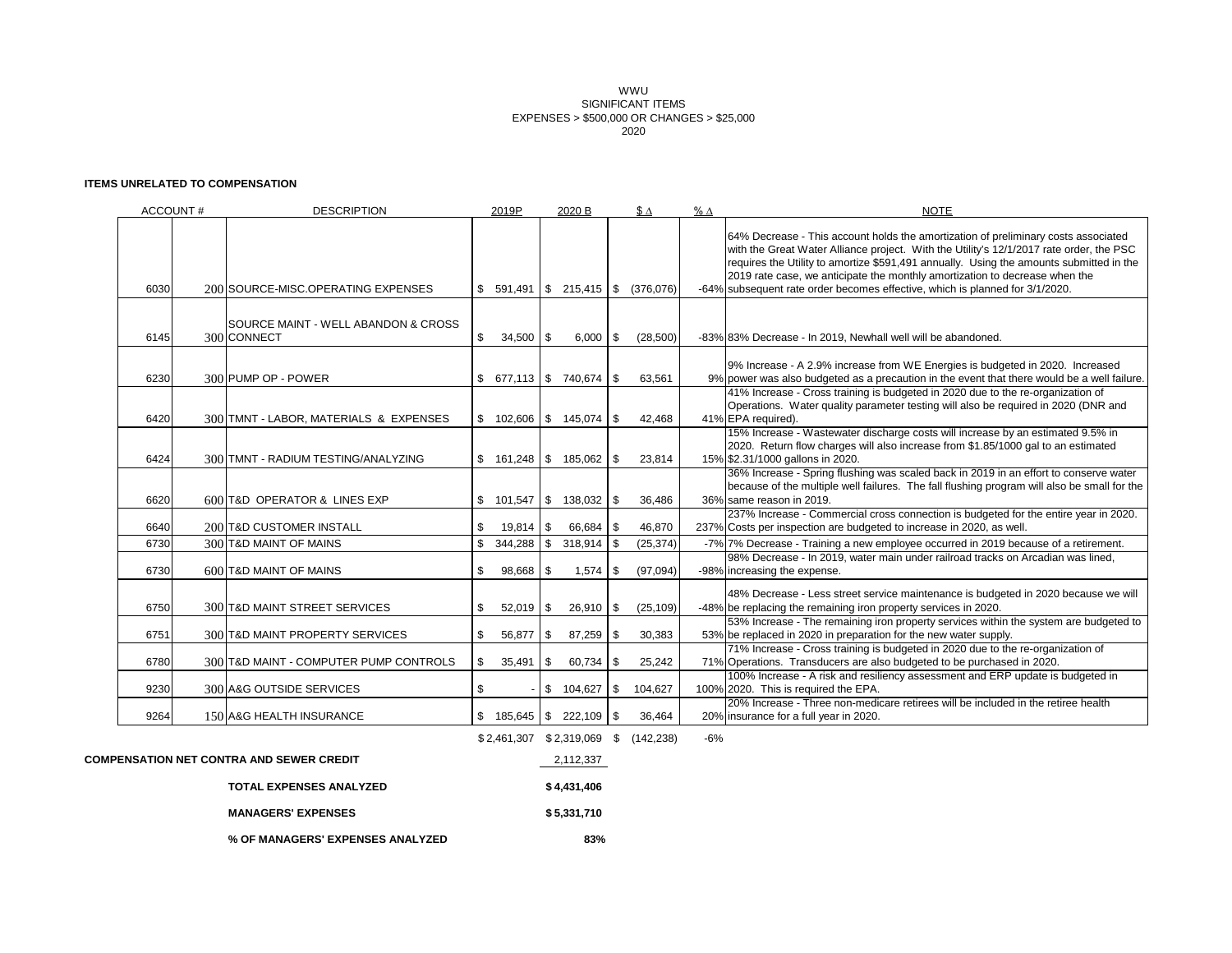|      | 2020 Budget Variance Analysis                |             |                |                |         | 20B/19P $\Delta$ |                                                                                                                                                                                                                                   |
|------|----------------------------------------------|-------------|----------------|----------------|---------|------------------|-----------------------------------------------------------------------------------------------------------------------------------------------------------------------------------------------------------------------------------|
|      | ACCOUNT DESCRIPTION                          | 2019 B      | 2019 P         | 2020 B         | %       | \$               | Variance Explanations                                                                                                                                                                                                             |
| 4030 | 200 DEPRECIATION EXP - U PLANT               | 2,092,423   | 2,096,056      | 2,255,854      | 8%      | 159,798          |                                                                                                                                                                                                                                   |
| 4080 | 200 PILOT EXPENSE                            | 2,058,933   | 2,058,933      | 2,023,579      | $-2%$   | (35, 354)        |                                                                                                                                                                                                                                   |
| 4081 | 100 EMPLOYER SOC SEC/MEDICARE                | 173,668     | 171,282        | 177,971        | 4%      | 6,689            |                                                                                                                                                                                                                                   |
| 4082 | 100 TAXES - UNEMPLOYMENT COMP                |             | $\overline{a}$ |                | 0%      |                  |                                                                                                                                                                                                                                   |
| 4083 | 200 TAXES - PSC ASSESSMENT                   | 10,946      | 11,373         | 11,757         | 3%      | 384              |                                                                                                                                                                                                                                   |
| 4084 | 300 TAXES - DNR WATER USE FEE                | 125         | 125            | 125            | 0%      |                  |                                                                                                                                                                                                                                   |
| 4150 | 200 REVENUE FROM JOBBING/CONTRACTS           | (5,279,841) | (4,891,285)    | (51, 150, 501) | 946%    |                  | (46,259,216) 946% Increase - Payments from the City for Return<br>Flow expenditures are posted to this account. The<br>charge (invoice) for those costs are booked to 4160-<br>200, making the net impact in the current year.    |
| 4160 | 200 COS FROM JOBBING & CONTRACTS             | 5,277,528   | 4,889,778      | 51,150,501     | 946%    |                  | 46,260,723 946% Increase - Costs forwarded to the City for<br>Return Flow expenditures are posted to this account.<br>The payments received for Return Flow are booked to<br>4150-200, making the net impact in the current year. |
| 4190 | 200 INT INCOME - SWEEP - WSB                 | (100, 700)  | (167, 354)     | (150,600)      | $-10%$  | 16,754           |                                                                                                                                                                                                                                   |
| 4191 | 200 INT INCOME - LGIP - GEN FUND             | (120, 400)  | (201, 597)     | (180,900)      | $-10%$  | 20,697           |                                                                                                                                                                                                                                   |
| 4192 | 200 INT INCOME - LGIP - DEBT PAYMENT FUND    | (18,000)    | (22, 560)      | (22, 300)      | $-1%$   | 260              |                                                                                                                                                                                                                                   |
| 4193 | 200 INT INCOME - LGIP - IMPROVE FUND         |             | (4)            | $\sim$         | $-100%$ | $\overline{4}$   |                                                                                                                                                                                                                                   |
| 4195 | 200 INT INCOME - LGIP - EQUIP REPLACE        | (194, 200)  | (359, 196)     | (373,300)      | 4%      | (14, 104)        |                                                                                                                                                                                                                                   |
| 4196 | 200 INT INCOME - LGIP - TAX EQUIV            | (19,000)    | (32, 777)      | (29, 400)      | $-10%$  | 3,377            |                                                                                                                                                                                                                                   |
| 4197 | 200 FAIR MARKET VALUE                        |             |                |                | 0%      |                  |                                                                                                                                                                                                                                   |
| 4198 | 200 INT INCOME - LGIP - DEBT RESERVE         | (1,900)     | (0)            | $\sim$         | $-100%$ | $\mathbf 0$      |                                                                                                                                                                                                                                   |
| 4210 | 100 REVENUE FROM CONTRIBUTIONS - GRANTS      |             |                |                | 0%      |                  |                                                                                                                                                                                                                                   |
| 4210 | 600 REVENUE FROM CONTRIBUTIONS               | (1,938,293) | (343, 287)     | (491, 518)     | 43%     |                  | (148,231) 43% Increase - Projects that we originally budgeted in<br>2019 were delayed and are now budgeted to close in<br>2020 and later.                                                                                         |
| 4250 | 200 MISCELLANEOUS AMORTIZATION               | (191, 106)  | (191, 106)     | (191, 106)     | 0%      | (0)              |                                                                                                                                                                                                                                   |
| 4260 | 200 DEPRECIATION EXPENSE - CONTRIBUTED PLANT | 773,495     | 773,494        | 770,639        | 0%      | (2,855)          |                                                                                                                                                                                                                                   |
| 4261 | 100 LOBBYING EXPENSE                         | 74,000      | 80,289         | 115,267        | 44%     |                  | 34,978 44% Increase - Travel to Washington DC for<br>lobbying/funding is budgeted in 2020. With the<br>program design winding down, the Utility would like to<br>retain additional MSA services, increasing the 2020<br>budget.   |
| 4269 | 200 MISC INTEREST EXPENSE                    |             | 17,016         |                | $-100%$ |                  |                                                                                                                                                                                                                                   |
| 4270 | 200 Int Expense-Notes                        | 653,100     | 653,250        | 597,750        | $-8%$   | (55,500)         |                                                                                                                                                                                                                                   |
| 4270 | 600 Int Expense-LTD - 2020 SDWLP/WIFIA       |             | $\sim$         | 597,041        | 100%    |                  | 597,041 100% Increase - The Utility has budgeted issuing<br>WIFIA debt and Safe Drinking Water debt in 2020.                                                                                                                      |
| 4273 | 200 Int Expense-LTD-2013 Bonds               | 310,923     | 310,923        | 300,126        | $-3%$   | (10, 796)        |                                                                                                                                                                                                                                   |
| 4273 | 600 Int Expense - LTD - 2013 SDWLP Bond      | 16,263      | 16,263         | 15,267         | $-6%$   | (996)            |                                                                                                                                                                                                                                   |
| 4274 | 200 INT EXPENSE - LTD - 2014 BONDS           | 160,613     | 160,613        | 155,988        | $-3%$   | (4,625)          |                                                                                                                                                                                                                                   |
| 4275 | 200 INT EXPENSE - LTD - 2015 BONDS           | 199,300     | 199,300        | 194,075        | $-3%$   | (5, 225)         |                                                                                                                                                                                                                                   |
| 4276 | 200 INT EXPENSE - LTD - 2016 BONDS           | 233,950     | 233,950        | 233,950        | 0%      | $\mathbf 0$      |                                                                                                                                                                                                                                   |
| 4278 | 200 Int Expense-LTD- 2018 Bonds              | 527,733     | 399,450        | 665,299        | 67%     |                  | 265,849 67% Increase - In 2018, the Utility borrowed using a<br>draw bond. The majority of this debt will be drawn<br>upon in 2020, which will increase the interest due.                                                         |
| 4278 | 600 INT EXPENSE - LTD - 2018 SDWLP           | 177,839     | 12,351         | 11,822         | $-4%$   | (529)            |                                                                                                                                                                                                                                   |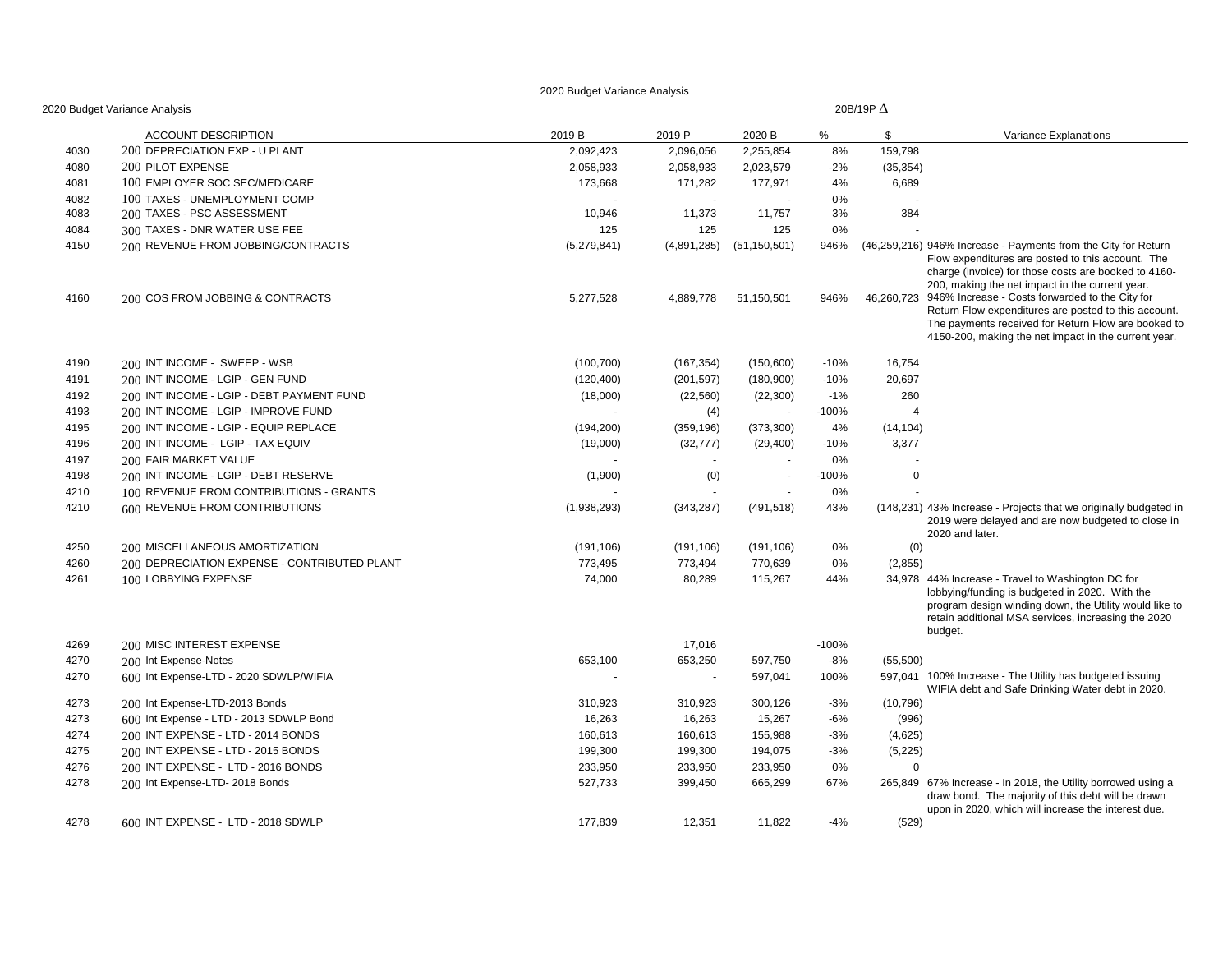|              | 2020 Budget Variance Analysis                                                      |               |               |                          |           | 20B/19P $\Delta$ |                                                                                                                                                                                                                                                                                                                                                                |
|--------------|------------------------------------------------------------------------------------|---------------|---------------|--------------------------|-----------|------------------|----------------------------------------------------------------------------------------------------------------------------------------------------------------------------------------------------------------------------------------------------------------------------------------------------------------------------------------------------------------|
|              | <b>ACCOUNT DESCRIPTION</b>                                                         | 2019 B        | 2019 P        | 2020 B                   | %         | \$               | Variance Explanations                                                                                                                                                                                                                                                                                                                                          |
| 4279         | 600 Int Expense-LTD- 2019 SDWLP                                                    | 11,660        | 138,258       | 233,455                  | 69%       | 95.197           | 69% Increase - The expense will be higher in 2020<br>because there will be a full year of interest. The 2019<br>SDWLP loan will not close until the fourth quarter,<br>making the interest costs less in 2019.                                                                                                                                                 |
| 4280         | 200 Amortization Exp - Issue Costs                                                 | 8,000         | 26,250        | 315,000                  | 1100%     | 288,750          | 1100% Increase - The Utility has budgeted issuing<br>WIFIA debt and Safe Drinking Water debt in 2020.<br>The fees for closing WIFIA debt are more significant<br>than traditional loans. In 2019, the only issue costs<br>were for a Safe Drinking Water Ioan.                                                                                                 |
| 4285         | 200 Amort of Pre-paid Int Exp/Loss on Advance Refunding                            | 46,743        | 46,743        | 46,743                   | 0%        |                  |                                                                                                                                                                                                                                                                                                                                                                |
| 4290         | 200 Amortized Rev Prem on NP to City                                               | (144, 416)    | (180, 242)    | (204, 878)               | 14%       | (24, 636)        |                                                                                                                                                                                                                                                                                                                                                                |
| 4295         | 200 AMORTIZED REV - BOND PREMIUM                                                   | (113, 305)    | (113, 305)    | (113, 305)               | 0%        |                  |                                                                                                                                                                                                                                                                                                                                                                |
| 4318         | <b>200 OTHER INTEREST COSTS</b>                                                    | 18,887        | 20,897        | 20,897                   | 100%      | (0)              |                                                                                                                                                                                                                                                                                                                                                                |
| 4610         | 200 M SALES - IRRIGATION                                                           | (42, 827)     | (41, 670)     | (39, 881)                | -4%       | 1,789            |                                                                                                                                                                                                                                                                                                                                                                |
| 4611         | 200 M SALES - RESIDENTIAL                                                          | (4,824,683)   | (4,819,335)   | (5,346,698)              | 11%       | (527, 363)       |                                                                                                                                                                                                                                                                                                                                                                |
| 4612         | 200 M SALES - COMMERCIAL                                                           | (1,437,793)   | (1,466,989)   | (1,590,560)              | 8%        | (123, 571)       |                                                                                                                                                                                                                                                                                                                                                                |
| 4613         | 200 M SALES - INDUSTRIAL                                                           | (770, 327)    | (758, 373)    | (807, 671)               | 7%        | (49, 297)        |                                                                                                                                                                                                                                                                                                                                                                |
| 4614         | 200 M SALES - PUBLIC                                                               | (287, 896)    | (284, 626)    | (306, 529)               | 8%        | (21, 903)        |                                                                                                                                                                                                                                                                                                                                                                |
| 4615         | 200 METERED/MULTI-FAMILY                                                           | (1,540,313)   | (1,546,985)   | (1,697,708)              | 10%       | (150, 723)       |                                                                                                                                                                                                                                                                                                                                                                |
| 4616         | 200 SALES - PRIVATE FIRE                                                           | (239, 814)    | (258, 345)    | (292, 250)               | 13%       | (33,905)         |                                                                                                                                                                                                                                                                                                                                                                |
| 4618         | 200 SALES - PUBLIC FIRE                                                            | (2, 112, 231) | (2, 148, 939) | (2,428,459)              | 13%       | (279, 521)       |                                                                                                                                                                                                                                                                                                                                                                |
| 4700         | 200 CUSTOMER LATE CHARGES                                                          | (134, 581)    | (147, 627)    | (161,069)                | 9%        | (13, 443)        |                                                                                                                                                                                                                                                                                                                                                                |
| 4710         | 200 MISC SERVICE REVENUES                                                          | (53,938)      | (46, 162)     | (51, 540)                | 12%       | (5,378)          |                                                                                                                                                                                                                                                                                                                                                                |
| 4710         | 300 MISC SERVICE REVENUES                                                          | (1,700)       | (1,440)       | (400)                    | $-72%$    | 1,040            |                                                                                                                                                                                                                                                                                                                                                                |
| 4710         | 600 MISC SERVICE REVENUES                                                          | (155)         | (3, 135)      |                          | $-100%$   | 3,135            |                                                                                                                                                                                                                                                                                                                                                                |
| 4720         | 200 RENTS FROM UTILITY PROPERTY                                                    | (228, 123)    | (228, 728)    | (253, 607)               | 11%       | (24, 879)        |                                                                                                                                                                                                                                                                                                                                                                |
| 4740         | 200 OTHER WATER REVENUES                                                           |               | (976)         |                          | $-100%$   | 976              |                                                                                                                                                                                                                                                                                                                                                                |
| 4740         | 300 OTHER WATER REVENUES                                                           | ÷,            |               | $\overline{\phantom{a}}$ | 0%        |                  |                                                                                                                                                                                                                                                                                                                                                                |
| 4742         | 200 SEWER BILLING REIMBURSEMENT                                                    | (50, 487)     | (50, 487)     | (45, 749)                | $-9%$     | 4,737            |                                                                                                                                                                                                                                                                                                                                                                |
| 6000         | 100 SOURCE OPR/SUPR & ENGINEERING                                                  | 7,676         |               | 5,406                    | 100%      | 5,406            |                                                                                                                                                                                                                                                                                                                                                                |
| 6000         | 300 SOURCE OPR/SUPR & ENGINEERING                                                  |               | 2,872         |                          | $-100%$   | (2,872)          |                                                                                                                                                                                                                                                                                                                                                                |
| 6030         | 200 SOURCE-MISC.OPERATING EXPENSES                                                 | 591,491       | 591,491       | 215,415                  | $-64%$    |                  | (376,076) 64% Decrease - This account holds the amortization<br>of preliminary costs associated with the Great Water<br>Alliance project. In the current rate order, the PSC<br>requires the Utility to amortize \$591,491 annually.<br>With a new rate order expected to become effective<br>3/1/2020, we anticipate the monthly amortization to<br>decrease. |
| 6030         | 300 SOURCE MISC OPERATING EXPENSES                                                 | 2,610         | 450           | ÷.                       | $-100%$   | (450)            |                                                                                                                                                                                                                                                                                                                                                                |
| 6030         | 600 SOURCE MISC OPERATING EXPENSES                                                 |               | 773           | 315                      | $-59%$    | (458)            |                                                                                                                                                                                                                                                                                                                                                                |
| 6100         | 100 SOURCE MTCE/SUPR & ENGINEERING                                                 | 7,676         | 12,810        | 7,864                    | $-39%$    | (4,946)          |                                                                                                                                                                                                                                                                                                                                                                |
| 6100         | 300 SOURCE MTCE/SUPR & ENGINEERING                                                 |               | 3,169         | 1,348                    | $-57%$    | (1,821)          |                                                                                                                                                                                                                                                                                                                                                                |
| 6140         | 300 SOURCE MAINT - WELLS & SPRINGS                                                 | 4,500         | 4,000         | 5,000                    | 25%       | 1,000            |                                                                                                                                                                                                                                                                                                                                                                |
| 6140         | 600 SOURCE MAINT WELLS AND SPRINGS                                                 |               |               |                          | 0%        |                  |                                                                                                                                                                                                                                                                                                                                                                |
| 6145         | 200 SOURCE MAINT - WELL ABANDON & CROSS CONN                                       | 743           |               | 728                      | 100%      | 728              |                                                                                                                                                                                                                                                                                                                                                                |
| 6145<br>6145 | 300 SOURCE MAINT - WELL ABANDON & CROSS CONNECT                                    | 140,427       | 34,500        | 6,000<br>٠.              | $-83%$    |                  | (28,500) 83% Decrease - In 2019, Newhall well will be<br>abandoned.                                                                                                                                                                                                                                                                                            |
| 6200         | 600 SOURCE MAINT - WELL ABANDON & CROSS CONNECT<br>300 PUMP OP - SUP & ENGINEERING | 29,332        | 38,062        | 41,726                   | 0%<br>10% | 3,664            |                                                                                                                                                                                                                                                                                                                                                                |
|              |                                                                                    |               |               |                          |           |                  |                                                                                                                                                                                                                                                                                                                                                                |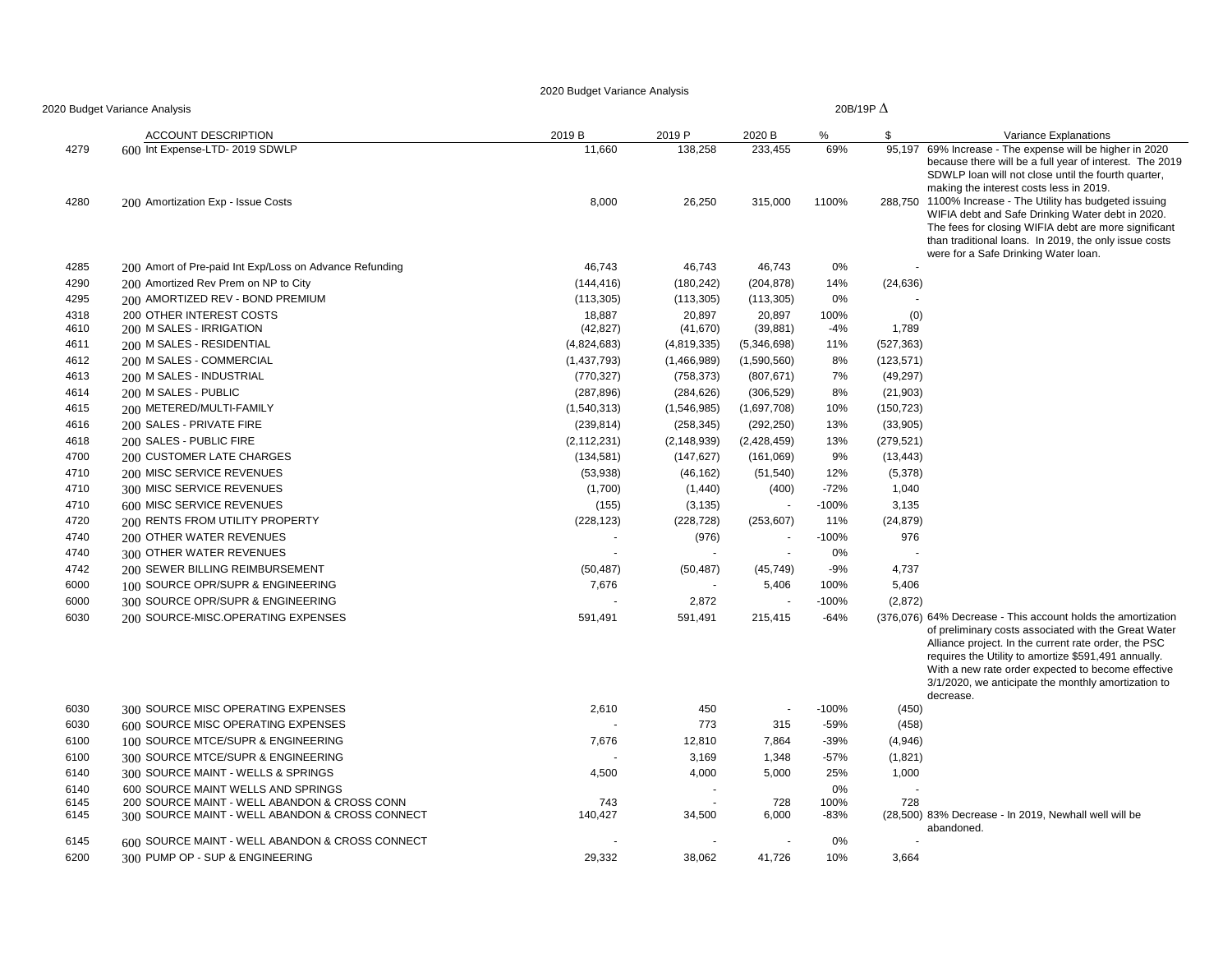|      | 0 Budget Variance Analysis                  |         | 20B/19P $\Delta$         |         |        |          |                                                                                                                                                                                                                                            |  |  |  |  |  |  |  |
|------|---------------------------------------------|---------|--------------------------|---------|--------|----------|--------------------------------------------------------------------------------------------------------------------------------------------------------------------------------------------------------------------------------------------|--|--|--|--|--|--|--|
|      | <b>ACCOUNT DESCRIPTION</b>                  | 2019 B  | 2019 P                   | 2020 B  | %      | S        | Variance Explanations                                                                                                                                                                                                                      |  |  |  |  |  |  |  |
| 6230 | 300 PUMP OP - POWER                         | 704,339 | 677,113                  | 740,674 | 9%     | 63,561   |                                                                                                                                                                                                                                            |  |  |  |  |  |  |  |
| 6240 | 300 PUMP OP - LAB & EXP                     | 41,774  | 29,741                   | 34,316  | 15%    | 4,575    |                                                                                                                                                                                                                                            |  |  |  |  |  |  |  |
| 6260 | 300 PUMP OP - MISC EXP                      | 80,910  | 37,608                   | 32,952  | $-12%$ | (4,656)  |                                                                                                                                                                                                                                            |  |  |  |  |  |  |  |
| 6260 | 600 PUMP OP - MISC EXP                      |         |                          |         | 0%     |          |                                                                                                                                                                                                                                            |  |  |  |  |  |  |  |
| 6269 | 300 PUMP OP - TRAINING                      |         | $\overline{\phantom{a}}$ |         | 0%     |          |                                                                                                                                                                                                                                            |  |  |  |  |  |  |  |
| 6300 | 300 PUMP MAINT - SUP & ENGINEER             | 10,215  | 9,256                    | 20,138  | 118%   |          | 10,883 118% Increase - Cross training is budgeted in 2020<br>due to the re-organization of Operations.                                                                                                                                     |  |  |  |  |  |  |  |
| 6310 | 300 PUMP STRUCT MAINTENANCE                 | 60,761  | 60,620                   | 58,408  | -4%    | (2,213)  |                                                                                                                                                                                                                                            |  |  |  |  |  |  |  |
| 6330 | 300 PUMP EQUIP MAINTENANCE                  | 110,748 | 59,473                   | 74,639  | 26%    |          | 15,166 26% Increase - Less booster pump and VFD<br>maintenance was performed in 2019. Resources<br>were used in other areas due to the multiple well<br>failures that occurred.                                                            |  |  |  |  |  |  |  |
| 6400 | 300 TMNT OPS - SUPERV & ENGINEERING         | 7,829   | 15,490                   | 10,107  | $-35%$ | (5,383)  |                                                                                                                                                                                                                                            |  |  |  |  |  |  |  |
| 6410 | 300 TMNT - CHEMICALS                        | 161,500 | 141,589                  | 164,550 | 16%    |          | 22,961 16% Increase - In 2019, dry chemical reserves were<br>depleted, so less was purchased. In 2020, the<br>reserves will be gone, so a full year of chemicals will<br>need to be purchased.                                             |  |  |  |  |  |  |  |
| 6420 | 300 TMNT - LABOR, MATERIALS & EXPENSES      | 140,049 | 102,606                  | 145,074 | 41%    |          | 42,468 41% Increase - Cross training is budgeted in 2020<br>due to the re-organization of Operations. Water<br>quality parameter testing will also be required in 2020<br>(DNR and EPA required).                                          |  |  |  |  |  |  |  |
| 6420 | 600 TMNT - LABOR, MATERIALS & EXPENSES      |         |                          |         | 0%     |          |                                                                                                                                                                                                                                            |  |  |  |  |  |  |  |
| 6424 | 300 TMNT - RADIUM TESTING/ANALYZING         | 172,456 | 161,248                  | 185,062 | 15%    |          | 23,814 15% Increase - Wastewater discharge costs will<br>increase by an estimated 9.5% in 2020. Return flow<br>charges will also increase from \$1.85/1000 gal to an<br>estimated \$2.31/1000 gallons in 2020.                             |  |  |  |  |  |  |  |
| 6429 | 300 TMNT - TRAINING                         |         |                          |         | 0%     |          |                                                                                                                                                                                                                                            |  |  |  |  |  |  |  |
| 6430 | 300 TMNT - MISC EXPENSE                     | 450     | 450                      | 450     | 100%   |          |                                                                                                                                                                                                                                            |  |  |  |  |  |  |  |
| 6434 | 100 WATER QUALITY TEAM EXPENSES             |         |                          |         | 0%     |          |                                                                                                                                                                                                                                            |  |  |  |  |  |  |  |
| 6435 | 300 TMNT - MISC EXP SARA                    |         |                          | $\sim$  | 0%     |          |                                                                                                                                                                                                                                            |  |  |  |  |  |  |  |
| 6500 | 300 TMNT MAINT - SUPERV & ENGINEERING       | 7,829   |                          | $\sim$  | 0%     |          |                                                                                                                                                                                                                                            |  |  |  |  |  |  |  |
| 6510 | 300 TMNT MAINT - BLDG & FIXTURES            | 2,257   | 318                      | 1,500   | 372%   | 1,182    |                                                                                                                                                                                                                                            |  |  |  |  |  |  |  |
| 6520 | 300 TMNT EQUIPMENT MAINT                    | 42,667  | 21,411                   | 45,837  | 114%   |          | 24,426 114% Increase - Less maintenance activities were<br>performed in 2019. Resources were used in other<br>areas due to the multiple well failures that occurred.                                                                       |  |  |  |  |  |  |  |
| 6600 | 300 T&D OPS - SUPERV & ENGINEERING          | 34,335  | 39,943                   | 31,676  | $-21%$ | (8, 267) |                                                                                                                                                                                                                                            |  |  |  |  |  |  |  |
| 6610 | 300 T&D OPS - STORAGE FACILITIES EXPENSE    | 252,800 | 236,796                  | 366,575 | 55%    |          | 129,778 55% Increase - Hunter tower was re-painted in 2019.<br>Meadowbrook Tower is budgeted to be re-painted in<br>2020. Dive inspecting of ground storage reservoirs,<br>required by the DNR every 5 years, is also budgeted<br>in 2020. |  |  |  |  |  |  |  |
| 6620 | 200 T&D OPS                                 |         |                          |         | 0%     |          |                                                                                                                                                                                                                                            |  |  |  |  |  |  |  |
| 6620 | 300 T&D OPS - LABOR, MATERIALS, & LINES EXP | 25,388  | 42,697                   | 64,161  | 50%    |          | 21,463 50% Increase - Uni-directional flushing is budgeted to<br>begin in 2020 which will increase labor hours in this<br>account.                                                                                                         |  |  |  |  |  |  |  |
| 6620 | 600 T&D OPERATOR & LINES EXP                | 134,838 | 101,547                  | 138,032 | 36%    |          | 36,486 36% Increase - Spring flushing was scaled back in<br>2019 in an effort to conserve water because of the<br>multiple well failures. The fall flushing program will<br>also be small for the same reason in 2019.                     |  |  |  |  |  |  |  |
| 6630 | 100 T&D METER EXPENSE                       |         |                          |         | 0%     |          |                                                                                                                                                                                                                                            |  |  |  |  |  |  |  |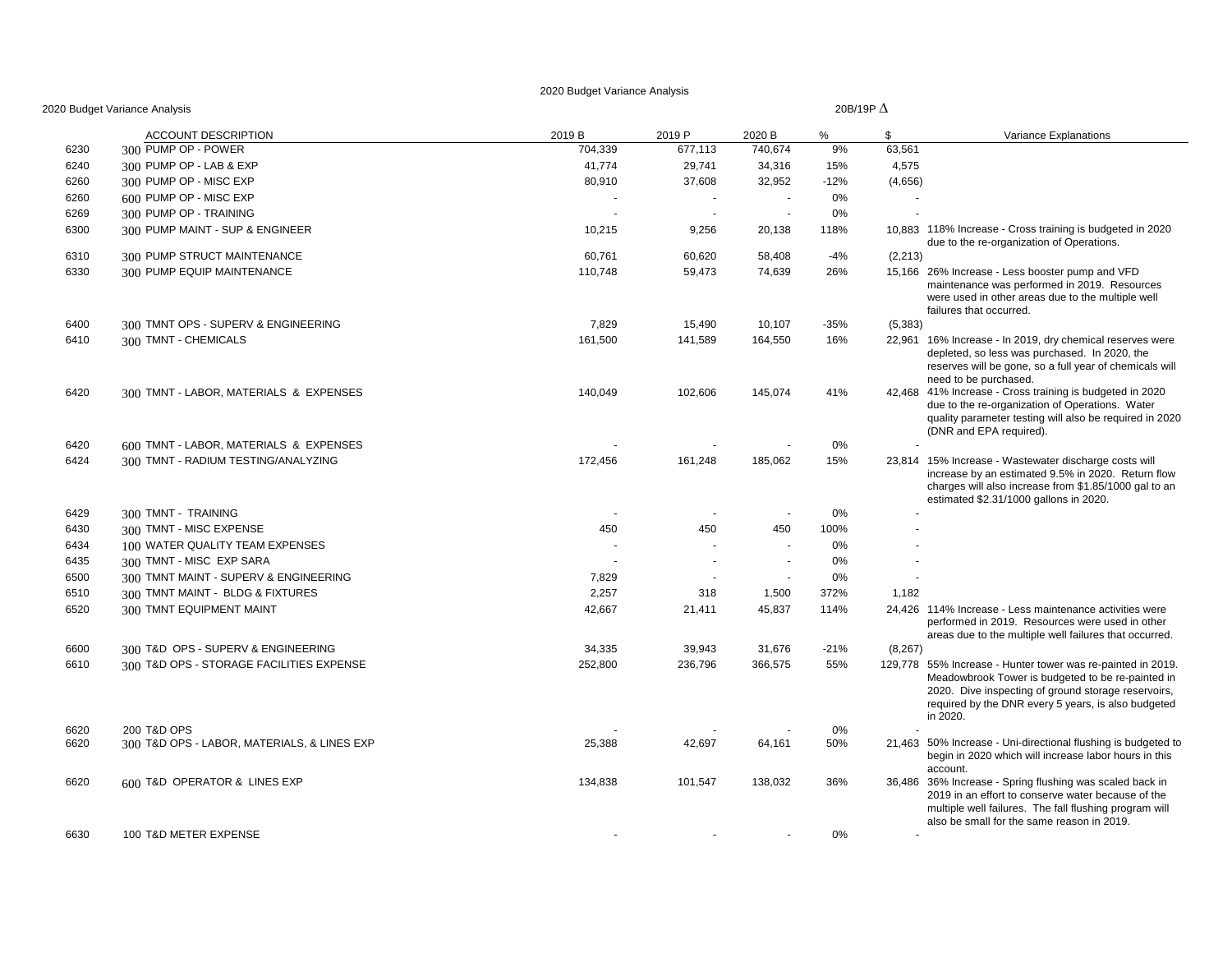| 2020 Budget Variance Analysis |                                        |         | 20B/19P $\Delta$ |         |         |           |                                                                                                                                                                   |  |
|-------------------------------|----------------------------------------|---------|------------------|---------|---------|-----------|-------------------------------------------------------------------------------------------------------------------------------------------------------------------|--|
|                               | <b>ACCOUNT DESCRIPTION</b>             | 2019 B  | 2019 P           | 2020 B  | %       | \$        | Variance Explanations                                                                                                                                             |  |
| 6630                          | 200 T&D METER EXPENSE                  | 82,785  | 67,167           | 81,882  | 22%     |           | 14,715 22% Increase - In order to smooth out the 20 year<br>meter change out cycle, more meters are budgeted to<br>be replaced in 2020.                           |  |
| 6630                          | 300 T & D METER EXPENSE                | 15,412  | 27,781           | 24,286  | $-13%$  | (3, 495)  |                                                                                                                                                                   |  |
| 6630                          | 600 T&D METER EXPENSE                  | 23,232  | 30,731           | 29,433  | -4%     | (1,298)   |                                                                                                                                                                   |  |
| 6640                          | 200 T&D CUSTOMER INSTALL               | 53,163  | 19,814           | 66,684  | 237%    |           | 46.870 237% Increase - Commercial cross connection is<br>budgeted for the entire year in 2020. Costs per<br>inspection are budgeted to increase in 2020, as well. |  |
| 6640                          | 300 T&D CUSTOMER INSTALL               |         | 575              | 540     | -6%     | (35)      |                                                                                                                                                                   |  |
| 6640                          | 600 T&D CUSTOMER INSTALL               |         | 378              | $\sim$  | $-100%$ | (378)     |                                                                                                                                                                   |  |
| 6650                          | 100 T&D MISC EXPENSE                   |         | 113              | $\sim$  | $-100%$ | (113)     |                                                                                                                                                                   |  |
| 6650                          | 200 T&D CUSTOMER INSTALL               |         |                  |         | 0%      |           |                                                                                                                                                                   |  |
| 6650                          | 300 T&D MISC EXPENSE                   | 20,250  | 8,949            | 4,105   | $-54%$  | (4, 844)  |                                                                                                                                                                   |  |
| 6650                          | 600 T&D MISC EXPENSE                   | 88,775  | 104,084          | 100,184 | $-4%$   | (3,900)   |                                                                                                                                                                   |  |
| 6659                          | 100 T&D TRAINING                       |         |                  |         | 0%      |           |                                                                                                                                                                   |  |
| 6659                          | 300 T&D TRAINING                       | 10,023  | 12,076           | 14,570  | 21%     | 2,495     |                                                                                                                                                                   |  |
| 6659                          | 600 T&D TRAINING                       | 2,308   | 1,735            | 1,491   | -14%    | (244)     |                                                                                                                                                                   |  |
| 6700                          | 100 T&D MAINT SUPERVISION & ENGR       | 7,676   | 6,164            | 7,864   | 28%     | 1,699     |                                                                                                                                                                   |  |
| 6700                          | 300 T&D MAINT SUPERVISION & ENGR       | 7,829   | 7,857            | 2,695   | $-66%$  | (5, 161)  |                                                                                                                                                                   |  |
| 6700                          | 600 T&D MAINT SUPERVISION & ENGR       | 13,479  | 18,994           | 14,498  | $-24%$  | (4, 496)  |                                                                                                                                                                   |  |
| 6720                          | 300 T&D MAINT RESERVOIRS & STANDPIPES  |         | 73               | $\sim$  | $-100%$ | (73)      |                                                                                                                                                                   |  |
| 6730                          | 200 T&D MAINT OF MAINS                 |         | 283              |         | $-100%$ | (283)     |                                                                                                                                                                   |  |
| 6730                          | 300 T&D MAINT OF MAINS                 | 365,770 | 344,288          | 318,914 | $-7%$   | (25, 374) |                                                                                                                                                                   |  |
| 6730                          | 600 T&D MAINT OF MAINS                 | 1,239   | 98,668           | 1,574   | $-98%$  |           | (97,094) 98% Decrease - In 2019, water main under railroad<br>tracks on Arcadian was lined, increasing the expense.                                               |  |
| 6750                          | 300 T&D MAINT STREET SERVICES          | 49,872  | 52,019           | 26,910  | -48%    |           | (25,109) 48% Decrease - Less street service maintenance is<br>budgeted in 2020 because we will be replacing the<br>remaining iron property services in 2020.      |  |
| 6750                          | 600 T&D MAINT STREET SERVICES          |         | 918              |         | $-100%$ | (918)     |                                                                                                                                                                   |  |
| 6751                          | 300 T&D MAINT PROPERTY SERVICES        | 110,542 | 56,877           | 87,259  | 53%     |           | 30,383 53% Increase - The remaining iron property services<br>within the system are budgeted to be replaced in 2020<br>in preparation for the new water supply.   |  |
| 6751                          | 600 T&D MAINT PROPERTY SERVICES        |         | 38               | $\sim$  | $-100%$ | (38)      |                                                                                                                                                                   |  |
| 6760                          | 200 T&D MAINT OF METERS                |         | 5                | $\sim$  | $-100%$ | (5)       |                                                                                                                                                                   |  |
| 6760                          | 300 T&D MAINT OF METERS                |         | 1,970            | 2,698   | 37%     | 729       |                                                                                                                                                                   |  |
| 6760                          | 600 T&D MAINT OF METERS                | 2,168   | 2,355            | 5,718   | 143%    | 3,363     |                                                                                                                                                                   |  |
| 6761                          | 300 T&D MAINT OF MIU'S                 |         |                  |         | 0%      |           |                                                                                                                                                                   |  |
| 6770                          | 300 T&D MAINT OF HYDRANTS              | 89,822  | 70,708           | 61,284  | $-13%$  | (9,424)   |                                                                                                                                                                   |  |
| 6770                          | 600 T&D MAINT OF HYDRANTS              |         |                  |         | 0%      |           |                                                                                                                                                                   |  |
| 6780                          | 300 T&D MAINT - COMPUTER PUMP CONTROLS | 39,379  | 35,491           | 60,734  | 71%     |           | 25,242 71% Increase - Cross training is budgeted in 2020<br>due to the re-organization of Operations. Transducers<br>are also budgeted to be purchased in 2020.   |  |
| 9010                          | 100 CA - SUPERVISION                   | 7,676   | 6,747            | 7,864   | 17%     | 1,117     |                                                                                                                                                                   |  |
| 9010                          | 200 CA - SUPERVISION                   | 12,634  | 12,852           | 11,573  | $-10%$  | (1, 279)  |                                                                                                                                                                   |  |
| 9020                          | 200 CA METER READING                   | 19,499  | 22,925           | 19,097  | $-17%$  | (3,828)   |                                                                                                                                                                   |  |
| 9020                          | 300 CA METER READING                   |         | 149              | 385     | 158%    | 236       |                                                                                                                                                                   |  |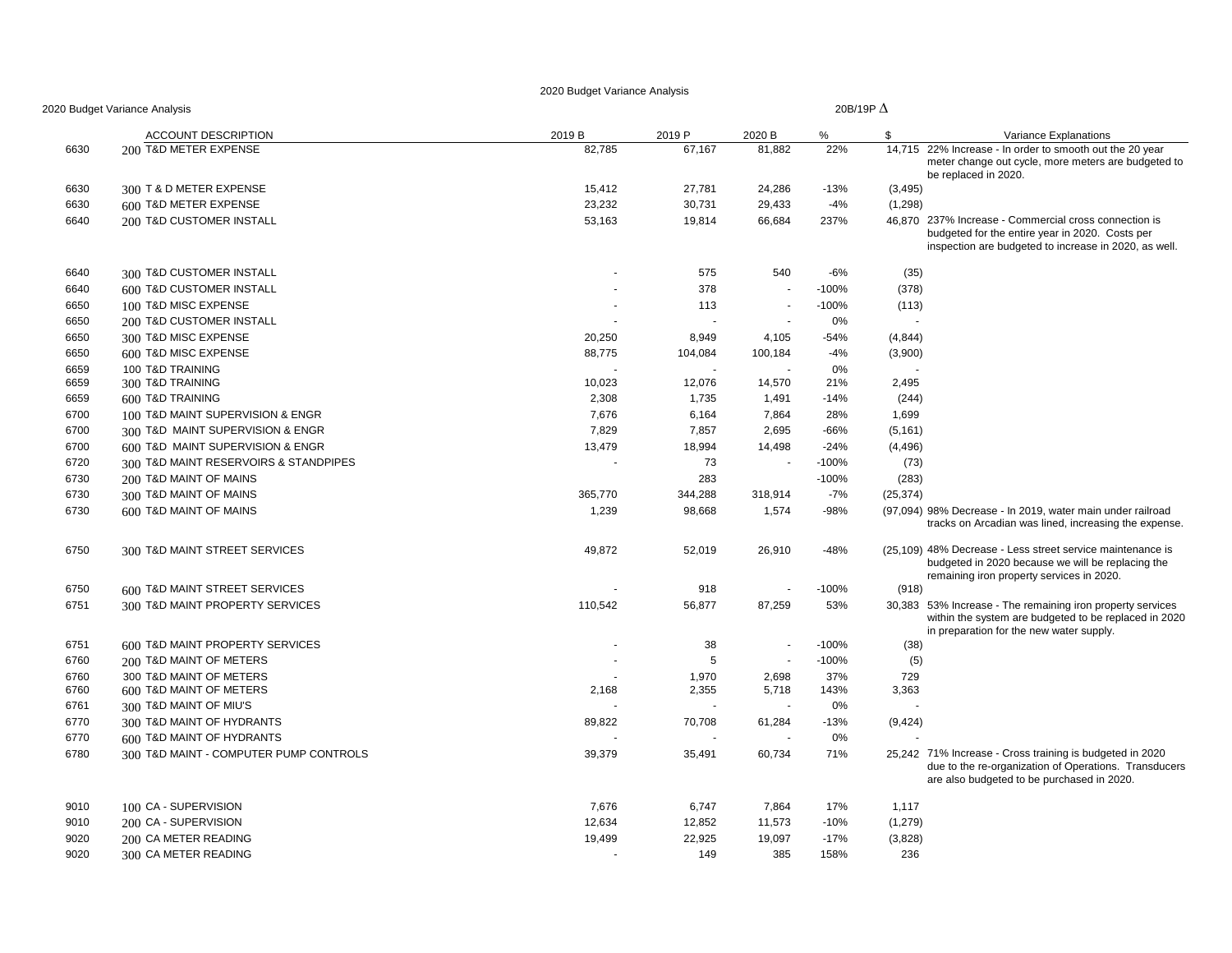| 2020 Budget Variance Analysis |  |  |  |
|-------------------------------|--|--|--|
|-------------------------------|--|--|--|

|              | 20 Budget Variance Analysis                   |               | 20B/19P $\Delta$ |                          |            |           |                                                                                                    |  |
|--------------|-----------------------------------------------|---------------|------------------|--------------------------|------------|-----------|----------------------------------------------------------------------------------------------------|--|
|              | <b>ACCOUNT DESCRIPTION</b>                    | 2019 B        | 2019 P           | 2020 B                   | %          | \$        | Variance Explanations                                                                              |  |
| 9020         | 600 CA METER READING                          |               | 851              |                          | $-100%$    | (851)     |                                                                                                    |  |
| 9022         | 200 CA AMR Telephone Charges                  |               |                  |                          | 0%         |           |                                                                                                    |  |
| 9023         | 200 CA SEWER ADMIN                            | 10,601        | 9,866            | 10,436                   | 6%         | 570       |                                                                                                    |  |
| 9023         | 300 CA SEWER ADMIN                            |               | 313              |                          | $-100%$    | (313)     |                                                                                                    |  |
| 9030         | 100 CA RECORDS/COLLECTIONS                    | 3,972         | 3,921            | 4,078                    | 4%         | 156       |                                                                                                    |  |
| 9030         | 200 CA RECORDS/COLLECTIONS                    | 241,114       | 234,267          | 222,460                  | $-5%$      | (11, 807) |                                                                                                    |  |
| 9032         | 200 CA TAX ROLL/COLLECTIONS                   | 7,209         | 5,989            | 7,192                    | 20%        | 1,203     |                                                                                                    |  |
| 9032         | 600 CA TAX ROLL/COLLECTIONS                   | 1,239         | 1,178            | 1,102                    | $-7%$      | (77)      |                                                                                                    |  |
| 9040         | 200 CA UNCOLLECTABLE ACCOUNTS                 | 5,215         | 6,500            | 6,695                    | 3%         | 195       |                                                                                                    |  |
| 9050         | 100 CA MISC EXPENSE                           |               |                  |                          | 0%         |           |                                                                                                    |  |
| 9050         | 200 CA MISC EXPENSE                           | $\sim$        |                  | $\overline{\phantom{a}}$ | 0%         |           |                                                                                                    |  |
| 9050         | 300 CA MISC EXPENSE                           |               |                  |                          | 0%         |           |                                                                                                    |  |
| 9050         | 600 CA MISC EXPENSE                           | 10,858        | 6,248            | 5,273                    | $-16%$     | (975)     |                                                                                                    |  |
| 9059         | 100 CA TRAINING                               |               |                  |                          | 0%         |           |                                                                                                    |  |
| 9060         | 100 CA CONSERVATION AND OUTREACH              | 5,757         | 4,829            | 5,898                    | 22%        | 1,069     |                                                                                                    |  |
| 9060         | 200 CA CONSERVATION & OUTREACH                | 77,549        | 72,070           | 91,317                   | 27%        |           | 19,247 27% Increase - An increase in Commercial and<br>Industrial incentives are budgeted in 2020. |  |
| 9060         | 300 CA - CONSERVATION AND OUTREACH            | 42,031        |                  | $\sim$                   | #DIV/0!    |           |                                                                                                    |  |
| 9060         | 600 CA - CONSERVATION AND OUTREACH            |               |                  |                          | 0%         |           |                                                                                                    |  |
| 9100         | 600 SALES EXPENSES                            |               |                  |                          | 0%         |           |                                                                                                    |  |
| 9200         | 100 A&G WAGES - BUDG, PSC, A/R, A/P, PURCH    | 87,453        | 80,650           | 88,501                   | 10%        | 7,851     |                                                                                                    |  |
| 9200         | 200 A&G WAGES - BUDG, PSC, A/R, A/P, PURCH    | 197,568       | 187,821          | 177,505                  | $-5%$      | (10, 316) |                                                                                                    |  |
| 9200         | 300 A&G WAGES - BUDG, PURCH, PSC, A/R, A/P    | 12,941        | 13,387           | 14,159                   | 6%         | 773       |                                                                                                    |  |
| 9200         | 600 A&G WAGES - BUDG, PSC, PURCH, A/R, A/P    | 7,977         | 17,789           | 13,425                   | $-25%$     | (4, 364)  |                                                                                                    |  |
| 9201         | 100 A&G ADMIN WAGES ASSOC W/ CONSTRUCTION     | 14,987        | 12,854           | 12,899                   | 0%         | 45        |                                                                                                    |  |
| 9201         | 200 A&G ADMIN WAGES ASSOC W/ CONSTRUCTION     | 8,086         | 12,429           | 8,081                    | $-35%$     | (4,348)   |                                                                                                    |  |
| 9201         | 300 A&G ADMIN WAGES ASSOC W/ CONSTRUCTION     |               | 339              | 1,349                    | 298%       | 1,010     |                                                                                                    |  |
| 9201         | 600 A&G ADMIN WAGES ASSOC W/ CONSTRUCTION     | 17,167        | 27,285           | 21,871                   | $-20%$     | (5, 414)  |                                                                                                    |  |
| 9208         | 100 A&G WORKSHOPS & PROF MTGS LABOR           | 12,971        | 12,995           | 13,907                   | 7%         | 913       |                                                                                                    |  |
| 9208         | 200 A&G WORKSHOPS & PROF MTGS LABOR           | 10,341        | 10,517           | 11,547                   | 10%        | 1,030     |                                                                                                    |  |
| 9208         | 300 A&G WORKSHOPS & PROF MTGS LABOR           | 15,437        | 10,101           | 11,940                   | 18%        | 1,839     |                                                                                                    |  |
| 9208         | 600 A&G WORKSHOPS & PROF MTGS LABOR           | 6,832         | 12,983           | 5,604                    | $-57%$     | (7, 378)  |                                                                                                    |  |
| 9211         | 300 A&G VEHICLE & EQUIP SERVICE & MAINTENANCE | 99,270        | 98,545           | 106,828                  | 8%         | 8,283     |                                                                                                    |  |
| 9211         | 600 A&G VEHICLE & EQUIP SERVICE & MAINTENANCE | 600           |                  | 600                      | 100%       | 600       |                                                                                                    |  |
| 9212         | 100 A&G WORKSHOPS & MTG REGISTRATIONS         | 4,250         | 2,644            | 4,750                    | 80%        | 2,106     |                                                                                                    |  |
| 9212         | 200 A&G WORKSHOPS & MTG REGISTRATIONS         | 3,900         | 1,213            | 4,250                    | 251%       | 3,038     |                                                                                                    |  |
| 9212         | 300 A&G WORKSHOPS & MTG REGISTRATIONS         | 2,625         | 2,026            | 2,325                    | 15%        | 299       |                                                                                                    |  |
| 9212         | 600 A&G WORKSHOPS & MTG REGISTRATIONS         | 1,205         | 3,288            | 2,230                    | $-32%$     | (1,058)   |                                                                                                    |  |
| 9213         | 100 A&G SUBSCRIPTIONS & PUBLICATIONS          | 475           | 351              | 489                      | 39%        | 138       |                                                                                                    |  |
| 9213         |                                               | 100           |                  | 100                      |            | 100       |                                                                                                    |  |
|              | 200 A&G SUBSCRIPTIONS & PUBLICATIONS          |               |                  |                          | 100%       |           |                                                                                                    |  |
| 9213         | 300 A&G SUBSCRIPTIONS & PUBLICATIONS          |               | 113              |                          | $-100%$    | (113)     |                                                                                                    |  |
| 9213         | 600 A&G SUBSCRIPTIONS & PUBLICATIONS          |               |                  |                          | 0%         |           |                                                                                                    |  |
| 9214         | 300 A&G BUILDING SERVICES                     | 53,214        | 55,802           | 53,160                   | $-5%$      | (2,642)   |                                                                                                    |  |
| 9214<br>9215 | 600 A&G BUILDING SERVICES                     | 620<br>31,586 | 596<br>26,206    | 944<br>36,839            | 58%<br>41% | 349       | 10,633 41% Increase - Increase in technology/cellular fees                                         |  |
|              | 200 A&G COMMUNICATIONS                        |               |                  |                          |            |           | are budgeted in 2020.                                                                              |  |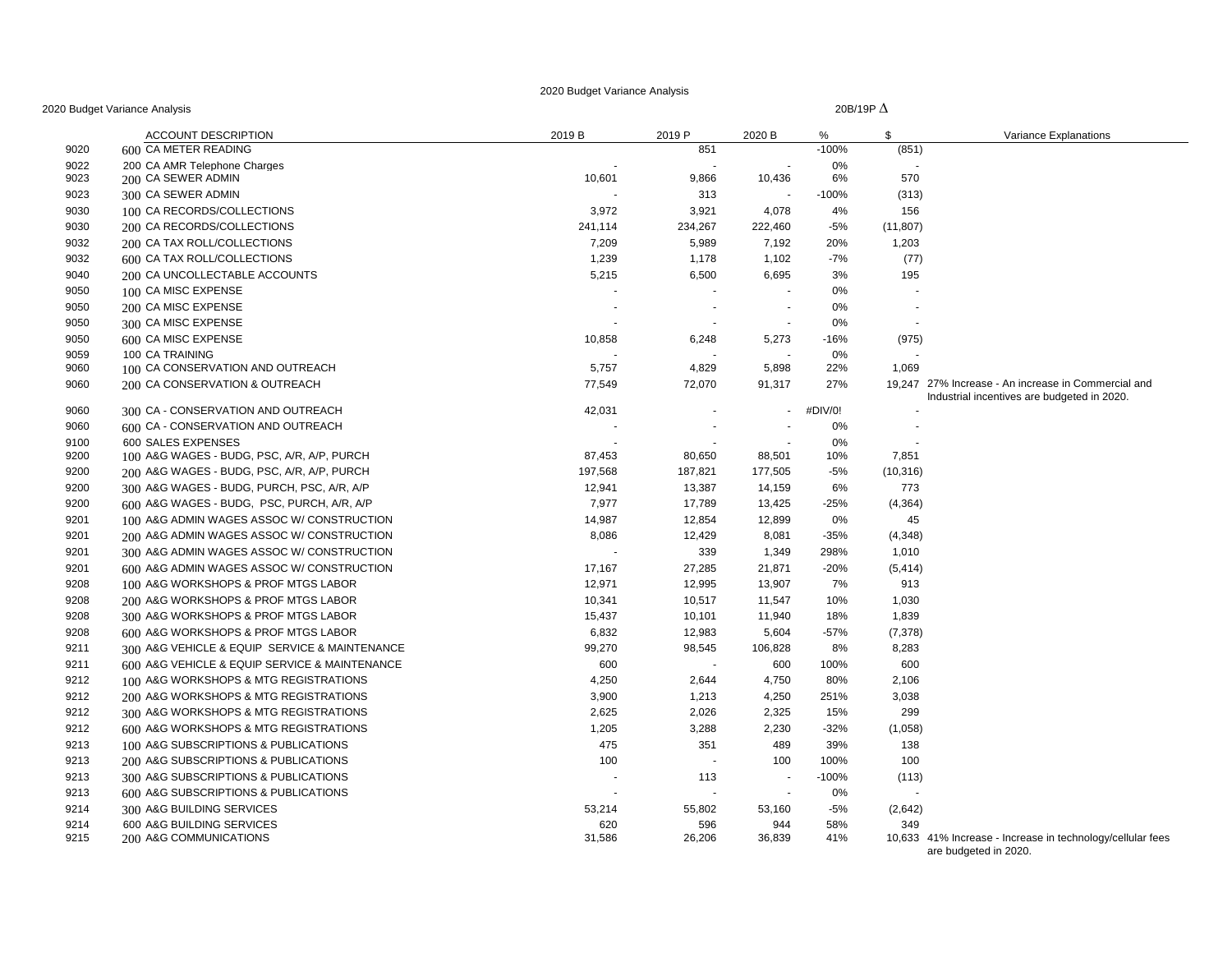20B/19P ∆

|      | <b>ACCOUNT DESCRIPTION</b>                                 | 2019 B  | 2019 P                   | 2020 B                   | %       | \$       | Variance Explanations                                                                                                             |
|------|------------------------------------------------------------|---------|--------------------------|--------------------------|---------|----------|-----------------------------------------------------------------------------------------------------------------------------------|
| 9216 | 100 A&G MINOR EQUIP                                        | 5,000   | 590                      | 5,750                    | 874%    | 5,160    |                                                                                                                                   |
| 9216 | 200 A&G MINOR EQUIP                                        | 1,080   | 442                      | 1,200                    | 172%    | 758      |                                                                                                                                   |
| 9216 | 300 A&G MINOR EQUIPMENT                                    | 36,721  | 26,811                   | 32,826                   | 22%     | 6,015    |                                                                                                                                   |
| 9216 | 600 A&G MINOR EQUIPMENT                                    | 550     | 731                      | 600                      | $-18%$  | (131)    |                                                                                                                                   |
| 9217 | 100 A&G MEMBERSHIPS/INDUSTRY                               | 9,150   | 8,545                    | 9,955                    | 17%     | 1,410    |                                                                                                                                   |
| 9217 | 200 A&G MEMBERSHIPS/INDUSTRY                               | 400     | 38                       | 400                      | 967%    | 363      |                                                                                                                                   |
| 9217 | 300 A&G MEMBERSHIPS/INDUSTRY                               | 1,650   | 1,420                    | 1,650                    | 16%     | 230      |                                                                                                                                   |
| 9217 | 600 A&G MEMBERSHIPS/INDUSTRY                               |         | $\overline{\phantom{a}}$ |                          | 0%      |          |                                                                                                                                   |
| 9218 | 100 A&G MEALS, LODGING, TRAVEL                             | 10,850  | 4,039                    | 9,350                    | 132%    | 5,312    |                                                                                                                                   |
| 9218 | 200 A&G MEALS, LODGING, TRAVEL                             | 8,660   | 2,260                    | 8,660                    | 283%    | 6,400    |                                                                                                                                   |
| 9218 | 300 A&G MEALS, LODGING, TRAVEL                             | 3,630   | 5,592                    | 3,920                    | $-30%$  | (1,672)  |                                                                                                                                   |
| 9218 | 600 A&G MEALS, LODGING, TRAVEL                             | 1,475   | 5,163                    | 1,700                    | $-67%$  | (3,463)  |                                                                                                                                   |
| 9219 | 100 A&G OFFICE SUPPLIES & PRINTING                         | 450     | 110                      | 3,850                    | 3401%   | 3,740    |                                                                                                                                   |
| 9219 | 200 A&G OFFICE SUPPLIES & PRINTING                         | 55,917  | 60,918                   | 62,817                   | 3%      | 1,898    |                                                                                                                                   |
| 9219 | 300 A&G OFFICE SUPPLIES & PRINTING                         |         |                          |                          | 0%      |          |                                                                                                                                   |
| 9219 | 600 A&G OFFICE SUPPLIES & PRINTING                         |         | 18                       | $\overline{\phantom{a}}$ | $-100%$ | (18)     |                                                                                                                                   |
| 9230 | 100 A&G OUTSIDE SERVICES                                   | 36,250  | 34,022                   | 21,250                   | $-38%$  |          | (12,772) 38% Decrease - A compensation plan update was<br>performed in 2019.                                                      |
| 9230 | 200 A&G OUTSIDE SERVICES                                   | 75,300  | 46,409                   | 65,300                   | 41%     |          | 18,891 41% Increase - Current bond ratings are required in<br>2020 for WIFIA financing.                                           |
| 9230 | 300 A&G OUTSIDE SERVICES                                   | 5,800   |                          | 104,627                  | 100%    |          | 104,627 100% Increase - A risk and resiliency assessment and<br>ERP update is budgeted in 2020. This is required the<br>EPA.      |
| 9230 | 600 A&G OUTSIDE SERVICES                                   |         |                          |                          | 0%      |          |                                                                                                                                   |
| 9240 | 200 A&G PROPERTY, LIABILITY, CASUALTY INSURANCE            | 76,000  | 75,450                   | 77,283                   | 2%      | 1,833    |                                                                                                                                   |
| 9250 | 200 A&G WORKERS COMPENSATION INSURANCE                     | 23,023  | 31,818                   | 30,402                   | $-4%$   | (1, 416) |                                                                                                                                   |
| 9251 | 100 A&G LOSSES, DAMAGES & FINES - NOT COVERED BY INSURANCE | 2,000   | 255                      | 2,000                    | 685%    | 1,745    |                                                                                                                                   |
| 9263 | 100 A&G RETIREMENT                                         | 150,785 | 155,281                  | 155,723                  | 0%      | 442      |                                                                                                                                   |
| 9264 | 100 A&G HEALTH INSURANCE                                   | 509,534 | 492,866                  | 559,867                  | 14%     | 67,001   |                                                                                                                                   |
| 9264 | 150 A&G HEALTH INSURANCE                                   | 222,890 | 185,645                  | 222,109                  | 20%     |          | 36,464 20% Increase - Three non-medicare retirees will be<br>included in the retiree health insurance for a full year<br>in 2020. |
| 9265 | 100 A&G LIFE INSURANCE                                     | 11,486  | 13,089                   | 11,000                   | $-16%$  | (2,089)  |                                                                                                                                   |
| 9265 | 150 A&G LIFE INSURANCE                                     | 3,000   | 3,063                    | 2,900                    | $-5%$   | (163)    |                                                                                                                                   |
| 9266 | 100 A&G UNIFORMS                                           | 10,925  | 12,975                   | 15,654                   | 21%     | 2,679    |                                                                                                                                   |
| 9266 | 200 A&G Uniforms                                           |         |                          |                          | 0%      |          |                                                                                                                                   |
| 9266 | 300 A&G UNIFORMS                                           |         | $\sim$                   |                          | 0%      |          |                                                                                                                                   |
| 9267 | 100 A&G OTHER BENEFITS                                     | 9,000   | 8,410                    | 15,000                   | 78%     | 6,590    |                                                                                                                                   |
| 9267 | 200 A&G OTHER BENEFITS                                     |         |                          |                          | 0%      |          |                                                                                                                                   |
| 9267 | 300 A&G OTHER BENEFITS                                     |         | 16                       |                          | $-100%$ | (16)     |                                                                                                                                   |
| 9267 | 600 A&G OTHER BENEFITS                                     |         |                          |                          | 0%      |          |                                                                                                                                   |
| 9271 | 100 A&G DENTAL INSURANCE                                   | 22,427  | 22,779                   | 24,144                   | 6%      | 1,365    |                                                                                                                                   |
| 9271 | 150 A&G DENTAL INSURANCE                                   |         |                          |                          | 0%      |          |                                                                                                                                   |
| 9272 | 100 A&G LONG TERM DISABILITY INSURANCE                     | 7,315   | 6,621                    | 7,419                    | 12%     | 798      |                                                                                                                                   |
| 9273 | 100 A&G SEC. 125 PLAN ADMIN - FLEX CO.                     | 1,480   | 1,332                    | 1,475                    | 11%     | 143      |                                                                                                                                   |
| 9275 | 100 A&G HRA FUND - WWU PAID                                | 34,950  | 38,112                   | 42,872                   | 12%     | 4,760    |                                                                                                                                   |